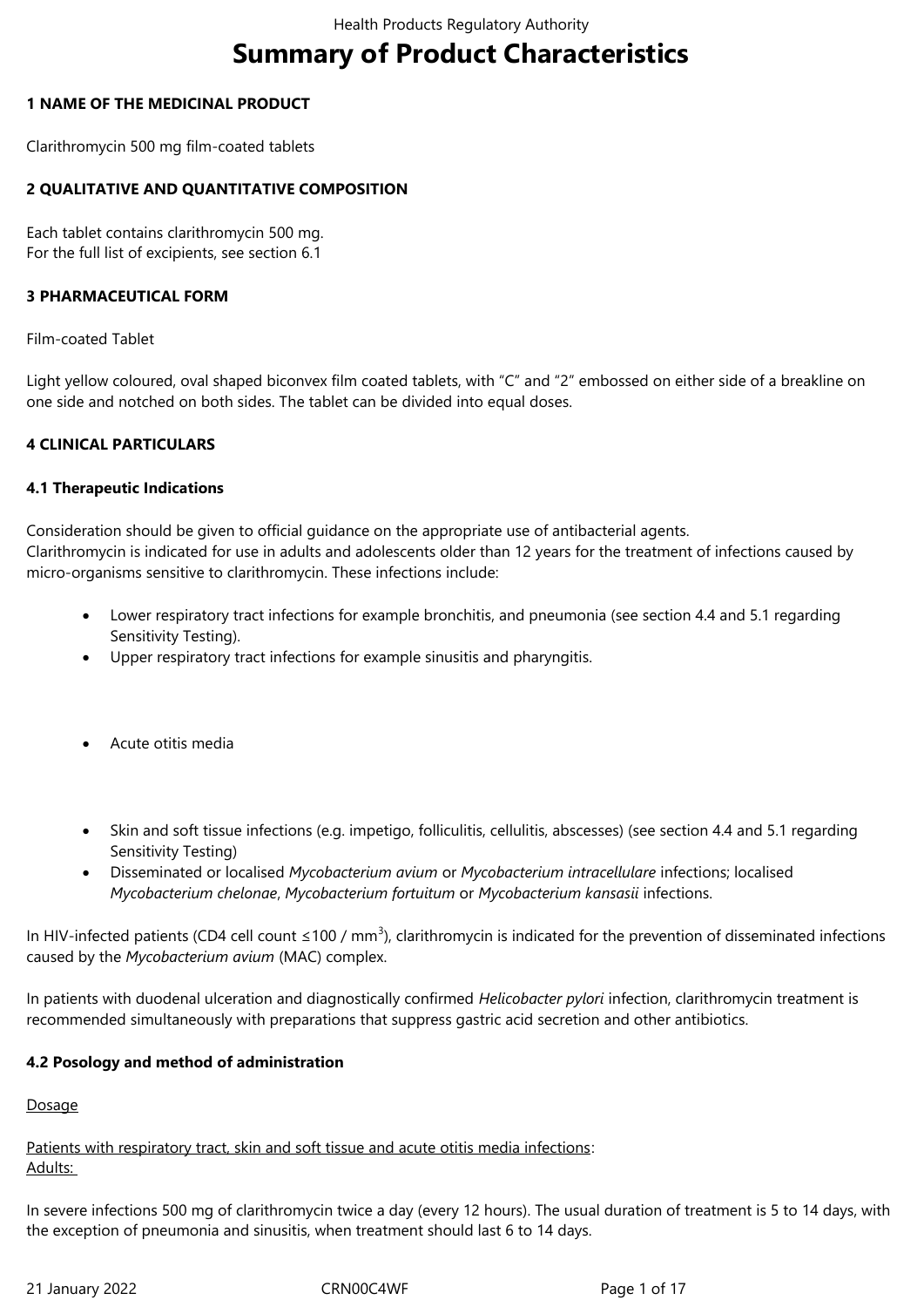Adolescents older than 12 years: As for adults

# Children aged 12 and younger:

Use of Clarithromycin form of coated tablets has not been studied for children younger than 12 years. Therefore, children aged 12 and younger should use clarithromycin pediatric suspension (granules for oral suspension).

*Patients with renal insufficiency.* In patients with renal insufficiency (creatinine clearance less than 30 ml / min) the dose of clarithromycin should be halved, i.e. administered 250 mg once daily or in severe infections, 250 mg twice daily. It is recommended to use a product containing 250 mg of clarithromycin in one tablet. Do not give the drug for more than 14 days.

Infections caused by microorganisms of the *Mycobacterium*  The recommended dose for adults is 500 mg of clarithromycin twice daily.

Treatment of the disseminated form of infection caused by the *Mycobacterium avium* (MAC) complex in AIDS patients should continue until a beneficial clinical and bacteriological effect is observed. Clarithromycin should be used in combination with other medicines acting on *Mycobacterium*.

If other, non-tuberculous infections with *Mycobacterium*-type organisms are found, treatment should be continued.

Prevention of infection caused by MAC The recommended dosage in adults is 500 mg twice daily.

# *Helicobacter pylori* infection

In patients with gastric or duodenal ulcer disease caused by *Helicobacter pylori* infection, clarithromycin may be administered for 7 to 14 days at a dose of 500 mg twice daily, in combination with other appropriate antibacterial and proton pump inhibitors, in accordance with national and international recommendations on *Helicobacter pylori* eradication.

# **4.3 Contraindications**

Clarithromycin is contraindicated in patients with known hypersensitivity to macrolides antibiotic group or to any of the excipients listed in section 6.1.

Concomitant administration of clarithromycin and ergot alkaloids (e.g. ergotamine or dihydroergotamine) is contraindicated, as this may result in ergot toxicity (see section 4.5).

Concomitant administration of clarithromycin and any of the followingdrugs is contraindicated:astemizole, cisapride, domperidone, pimozide and terfenadine, as this may result in QT prolongation and cardiac arrhythmias including ventricular tachycardia, ventricular fibrillation and ventricular arrhythmia *torsade de pointes* (see section 4.4 and 4.5).

Concomitant administration of clarithromycin and oral midazolam is contraindicated (see section 4.5).

Clarithromycin should not be given to patients with history of QT prolongation (congenital or documented acquired QT prolongation) or ventricular cardiac arrhythmia, including *torsades de pointes* (see sections 4.4 and 4.5).

Concomitant administration with ticagrelor or ranolazine is contraindicated.

Clarithromycin should not be used concomitantly with HMG-CoA reductase inhibitors (statins) that are extensively metabolized by CYP3A4, (lovastatin or simvastatin), due to the increased risk of myopathy, including rhabdomyolysis. (See section 4.4)

As with other strong CYP3A4 inhibitors, clarithromycin should not be used in patients taking colchicine (see sections 4.4 and 4.5).

Clarithromycin should not be given to patients with electrolyte disturbances (hypokalaemia or hypomagnesaemia, due to the risk of prolongation of the QT interval).

Clarithromycin should not be used in patients who suffer from severe hepatic failure in combination with renal impairment.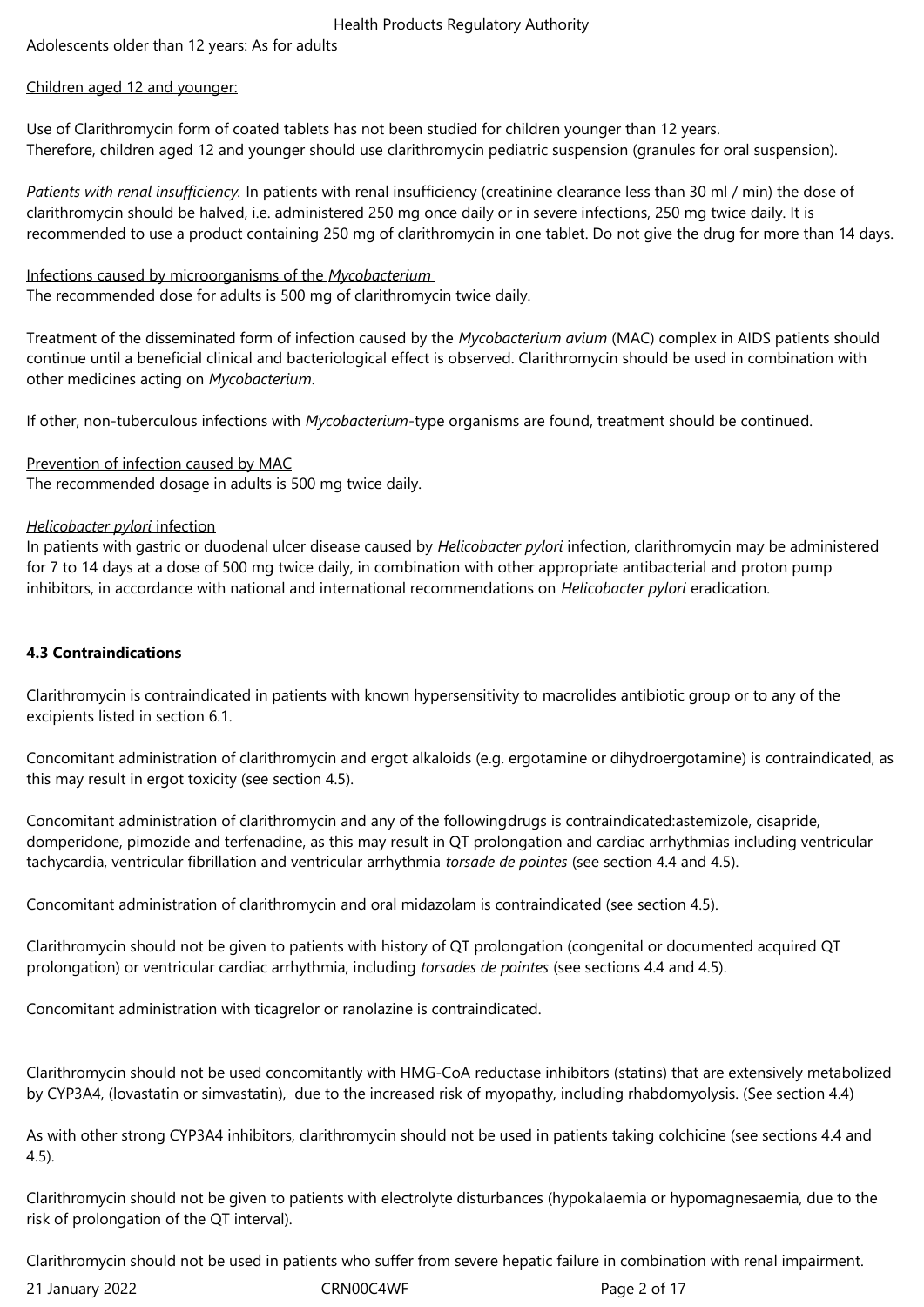Concomitant administration of clarithromycin and lomitapide is contraindicated (see section 4.5).

# **4.4 Special warnings and precautions for use**

The use of any antibacterial drug such as clarithromycin in the treatment of *Helicobacter pylori* infection can lead to the isolation of drug-resistant microorganisms.

The physician should not prescribe clarithromycin to pregnant women without carefully weighing the benefits against risk, particularly during the first three months of pregnancy.

Prolonged use may, as with other antibiotics, cause the development of non-susceptible bacteria and fungi. If superinfection occurs, appropriate treatment should be started.

Clarithromycin is mainly metabolised by the liver. Therefore, caution should be exercised in administering the antibiotic to patients with impaired hepatic function. Caution should also be exercised when administering clarithromycin to patients with moderate to severe renal impairment.

During Clarithromycin use it has been reported impaired hepatic function, including increased liver enzymes and parenchymal and / or cholestatic hepatitis with or without jaundice. Such liver dysfunction may be severe and it is generally transient. In some cases, hepatic failure leading to death was reported. In general, it was associated with serious underlying diseases and / or concomitant medications. Patients should be advised to stop treatment immediately and contact their doctor if signs and symptoms of hepatic disease develop, such as anorexia, jaundice, dark urine, pruritus, or tender abdomen.

Pseudomembranous colitis has been reported with nearly all antibacterial agents, including macrolides, and may range in severity from mild to life-threatening. *Clostridium difficile-*associated diarrhoea (CDAD) has been reported with use of nearly all antibacterial agents including clarithromycin, and may range in severity from mild diarrhoea to fatal colitis. Treatment with antibacterial agents alters the normal flora of the colon, which may lead to overgrowth of *C. difficile.* CDAD must be considered in all patients who present with diarrhoea following antibiotic use. Careful medical history is necessary since CDAD has been reported to occur over two months after the administration of antibacterial agents.

# Colchicine

There have been post-marketing reports of colchicine toxicity with concomitant use of clarithromycin and colchicine, especially in the elderly, some of which occurred in patients with renal insufficiency. Deaths have been reported in some such patients (see section 4.5). Concomitant administration of clarithromycin and colchicine is contraindicated (see section 4.3).

Caution is advised regarding concomitant administration of clarithromycin and triazolobenzodiazepines, such as triazolam, and midazolam for intravenous and oral mucosal administration (see section 4.5).

# Cardiovascular Events

Prologation of the QT interval, reflecting effects on cardiac repolarisation, imparting a risk of developing cardiac arrhythmia and *torsades de pointes*, have been seen in patient treatment with macrolides including clarithromycin (see section 4.8). Due to increased risk of QT prolongation and ventricular arrhythmias (including *torsade de pointes*), the use of clarithromycin is contraindicated: in patients taking any of astemizole, cisapride, domperidone, pimozide and terfenadine; in patients who have hypokalaemia; and in patients with a history of QT prolongation or ventricular cardiac arrhythmia (see section 4.3).

Furthermore, clarithromycin should be used with caution in the following:

- Patients with coronary artery disease, severe cardiac insufficiency, conduction disturbances or clinically relevant bradycardia
- Patients concomitantly taking other medicinal products associated with QT prolongation other than those which are contraindicated

Epidemiological studies investigating the risk of adverse cardiovascular outcomes with macrolides have shown variable results. Some observational studies have identified a rare short-term risk of arrhythmia, myocardial infarction and cardiovascular mortality associated with macrolides including clarithromycin. Consideration of these findings should be balanced with treatment benefits when prescribing clarithromycin.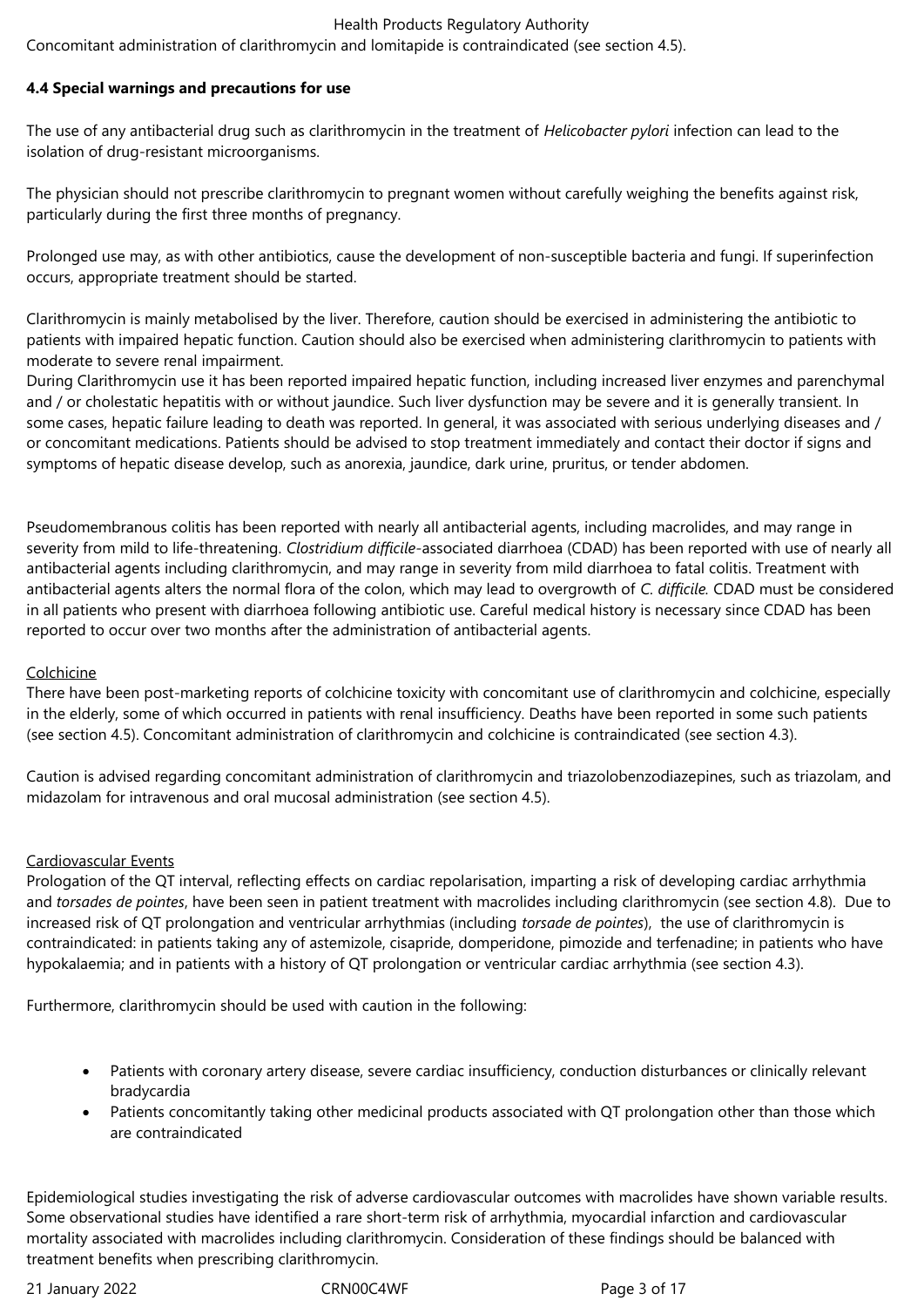Pneumonia: In view of the emerging resistance of *Streptococcus pneumoniae* to macrolides, it is important that sensitivity testing be performed when prescribing clarithromycin for community-acquired pneumonia. In hospital-acquired pneumonia, clarithromycin should be used in combination with additional appropriate antibiotics.

Skin and soft tissue infections of mild to moderate severity: These infections are most often caused by *Staphylococcus aureus*  and *Streptococcus pyogenes*, both of which may be resistant to macrolides. Therefore, it is important that sensitivity testing be performed.

In cases where *beta*–lactam antibiotics cannot be used (e.g. allergy), other antibiotics, such as clindamycin, may be the drug of first choice. Currently, macrolides are only considered to play a role in some skin and soft tissue infections, such as those caused by *Corynebacterium minutissimum*, acne vulgaris, and erysipelas and in situations where penicillin treatment cannot be used.

In the event of severe acute hypersensitivity reactions, such as anaphylaxis, severe cutaneous adverse reactions (SCAR) [e.g. acute generalised exanthematous pustulosis (AGEP), Stevens - Johnson syndrome, toxic epidermal necrolysis and drug rash with eosinophilia and systemic symptoms (DRESS)], clarithromycin therapy should be discontinued immediately and appropriate treatment should be urgently initiated.

Clarithromycin should be used with caution when administered concurrently with medications that induce the cytochrome CYP3A4 enzyme (see section 4.5).

Bacteria resistant to clarithromycin may also show resistance to other macrolide antibiotics, lincomycin and clindamycin (so-called cross-resistance).

HMG-CoA Reductase Inhibitors (statins): Concomitant use of clarithromycin with lovastatin or simvastatin is contraindicated (see section 4.3). Caution should be exercised when prescribing clarithromycin with other statins. Rhabdomyolysis has been reported in patients taking clarithromycin and statins. Patients should be monitored for signs and symptoms of myopathy.

In situations where the concomitant use of clarithromycin with statins cannot be avoided, it is recommended to prescribe the lowest registered dose of the statin. Use of a statin that is not dependent on CYP3A metabolism (e.g. fluvastatin) can be considered (see section 4.5).

Oral hypoglycemic agents and/or Insulin: The concomitant use of clarithromycin and oral hypoglycaemic agents (such as sulphonylurias) and/or insulin can result in significant hypoglycaemia. Careful monitoring of glucose is recommended.

Oral anticoagulants: There is a risk of serious hemorrhage and significant elevations in International Normalized Ratio (INR) and prothrombin time when clarithromycin is co-administered with warfarin. INR and prothrombin times should be frequently monitored while patients are receiving clarithromycin and oral anticoagulants concurrently.

Caution should be exercised when clarithromycin is co-administered with direct acting oral anticoagulants such as dabigatran, rivaroxaban and apixaban, particularly to patients at high risk of bleeding (see section 4.5).

#### **Excipients**

This medicinal product contains less than 1 mmol (23 mg) sodium per dose, that is to say essentially 'sodium-free'.

# **4.5 Interaction with other medicinal products and other forms of interactions**

# **The use of the following drugs is strictly contraindicated due to the potential for severe drug interaction effects:**

#### Cisapride, pimozide, domperidone, astemizole and terfenadine

Elevated cisapride levels have been reported in patients receiving clarithromycin and cisapride concomitantly. This can cause ECG changes - QT prolongation and cardiac arrhythmias including ventricular tachycardia, ventricular fibrillation and *torsades de pointes*. Similar effects have been observed in patients taking clarithromycin and pimozide concomitantly (see section 4.3).

Macrolides have been reported to alter the metabolism of terfenadine resulting in increased levels of terfenadine which has occasionally been associated with cardiac arrhythmias such as QT prolongation, ventricular tachycardia, ventricular fibrillation and torsades de pointes (see section 4.3). In one study in 14 healthy volunteers, the concomitant administration of clarithromycin and terfenadine resulted in a two to three fold increase in the serum level of the acid metabolite of terfenadine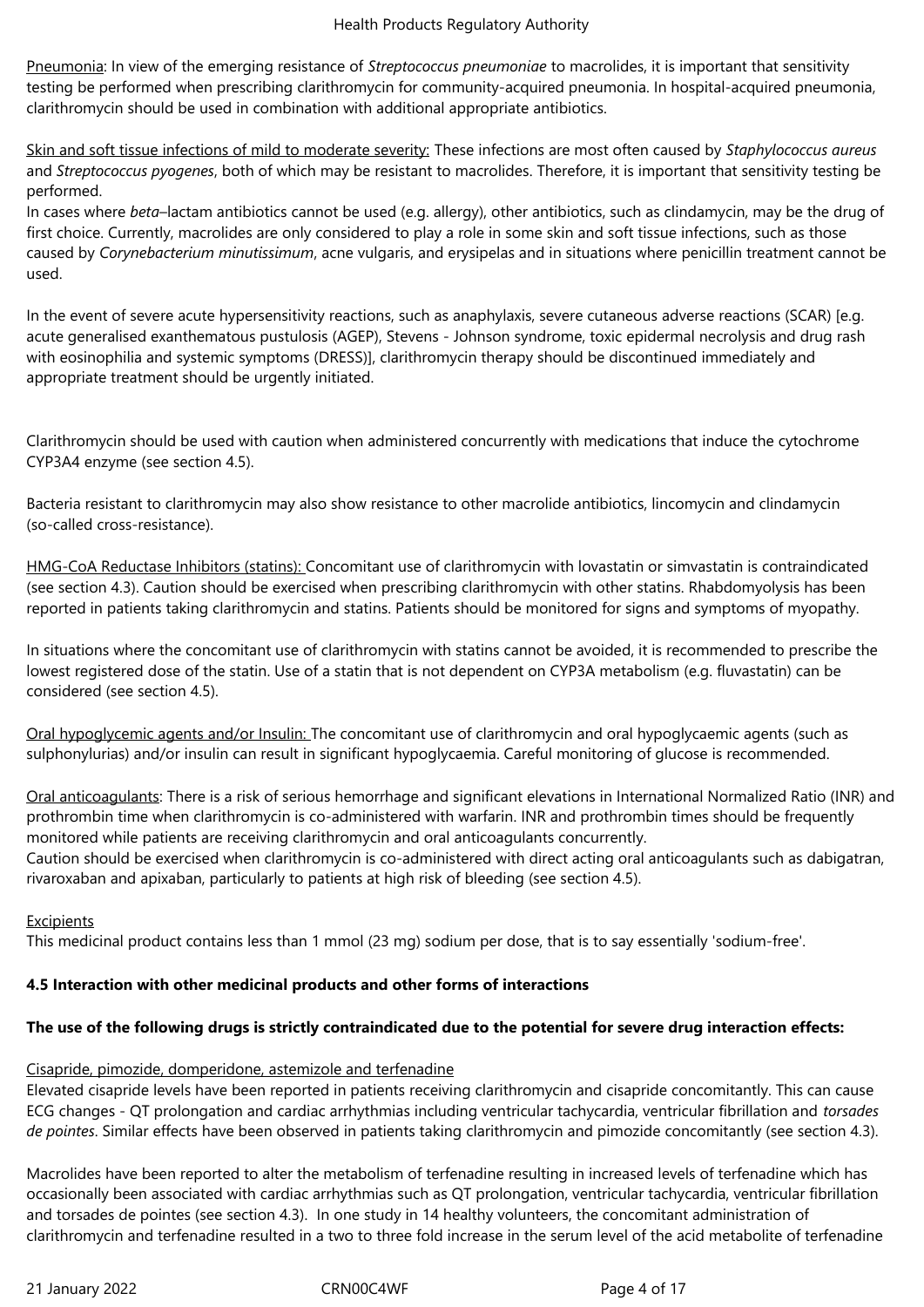and in prolongation of the QT interval which did not lead to any clinically detectableeffect. Similar effects have been observed with concomitant administration of astemizole and other macrolides.

# Ergot alkaloids

**Postmarketing reports indicate that co-administration of clarithromycin with ergotamine or dihydroergotamine has been associated with acute ergot toxicity characterized by vasospasm, and ischemia of the extremities and other tissues including the central nervous system. Concomitant administration of clarithromycin and ergot alkaloids is contraindicated (see section 4.3).**

# Midazolam administered orally

When clarithromycin tablets (500 mg twice daily) were co-administered with oral midazolam, the area under the curve (AUC) of midazolam increased 7-fold. Concomitant oral administration of midazolam and clarithromycin is contraindicated (see section 4.3).

# HMG-CoA Reductase Inhibitors (statins)

Concomitant use of clarithromycin with lovastatin or simvastatin is contraindicated (see 4.3) as these statins are extensively metabolized by CYP3A4 and concomitant treatment with clarithromycin increases their plasma concentration, which increases the risk of myopathy, including rhabdomyolysis. Reports of rhabdomyolysis have been received for patients taking clarithromycin concomitantly with these statins. If treatment with clarithromycin cannot be avoided, therapy with lovastatin or simvastatin must be suspended during the course of treatment.

Caution should be exercised when prescribing clarithromycin with statins. In

situations where the concomitant use of clarithromycin with statins cannot be avoided, it is recommended to prescribe the lowest registered dose of the statin. Use of a statin that is not dependent on CYP3A isoenzyme metabolism (e.g.fluvastatin) can be considered. Patients should be monitored for signs and symptoms of myopathy.

Concomitant administration of clarithromycin with lomitapide is contraindicated due the potential for markedly increased transaminases (see section 4.3).

# **Effects of other medicinal products on clarithromycin**

Drugs that are inducers of CYP3A (e.g. rifampicin, phenytoin, carbamazepine, phenobarbital, St. John's wort) may induce the metabolism of clarithromycin. This may result in sub-therapeutic levels of clarithromycin leading to reduced efficacy. Furthermore, it might be necessary to monitor the plasma levels of the CYP3A inducer, which could be increased owing to the inhibition of CYP3A by clarithromycin (see also the relevant product information for the CYP3A4 inhibitor administered). Concomitant administration of rifabutin and clarithromycin resulted in an increase in rifabutin, and decrease in clarithromycin serum levels together with an increased risk of uveitis.

The following drugs are known or suspected to affect circulating concentrations of clarithromycin; clarithromycin dosage adjustment or consideration of alternative treatments may be required.

#### Efavirenz, nevirapine, rifampicin, rifabutin and rifapentine

Strong inducers of the cytochrome P450 metabolism system such as efavirenz, nevirapine, rifampicin, rifabutin, and rifapentine may accelerate the metabolism of clarithromycin and thus lower the plasma levels of clarithromycin, while increasing those of 14-OH-clarithromycin, a metabolite that is also microbiologically active. Since the microbiological activities of clarithromycin and 14-OH-clarithromycin are different for different bacteria, the intended therapeutic effect could be impaired during concomitant administration of clarithromycin and enzyme inducers.

#### Etravirine

Clarithromycin exposure was decreased by etravirine; however, concentrations of the active metabolite, 14-OH-clarithromycin, were increased. Because 14-OH-clarithromycin has reduced activity against *Mycobacterium avium* complex (MAC), overall activity against this pathogen may be altered; therefore alternatives to clarithromycin should be considered for the treatment of MAC.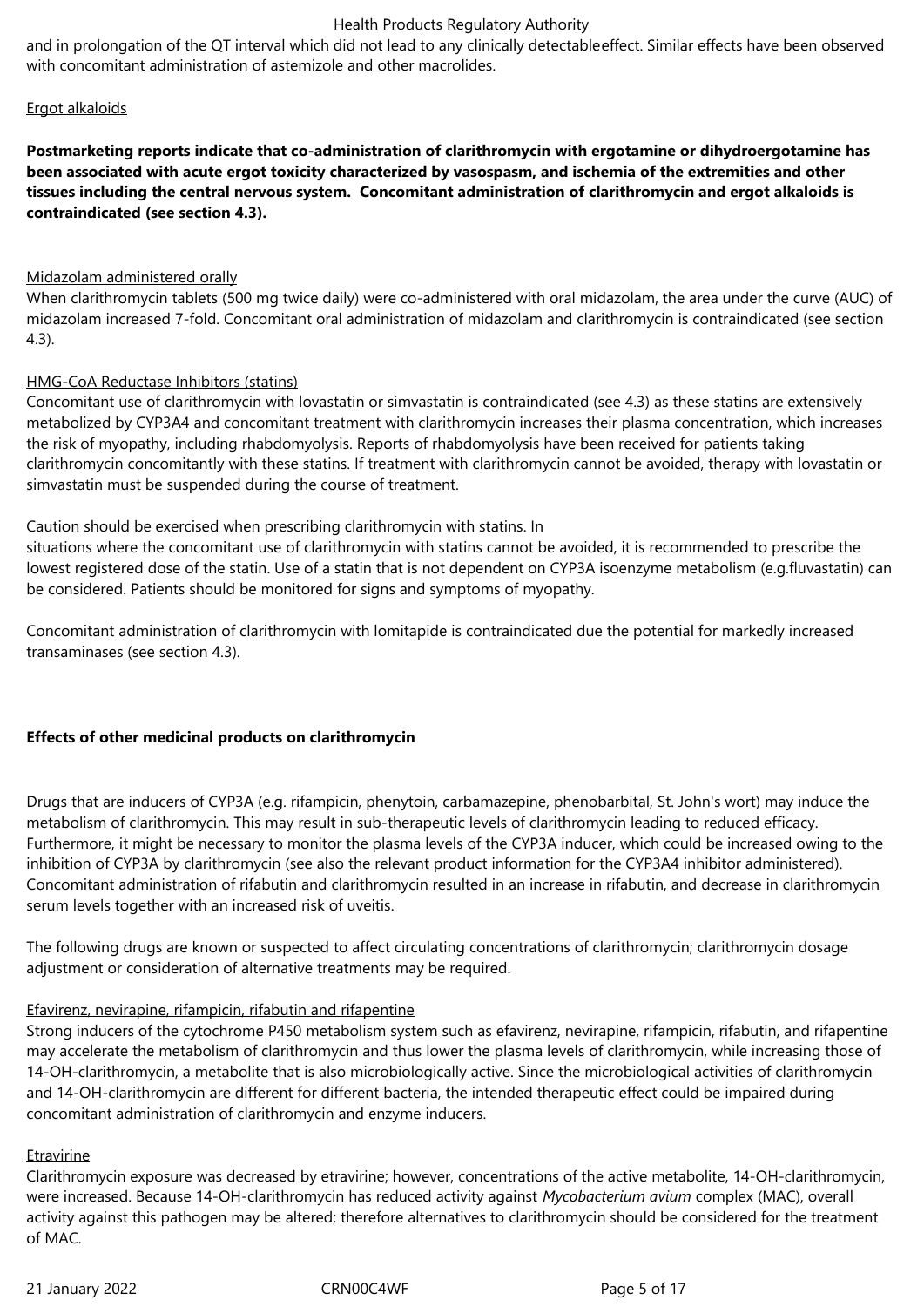#### **Fluconazole**

Concomitant administration of fluconazole 200 mg daily and clarithromycin 500 mg twice daily to 21 healthy volunteers led to increases in the mean steady-state minimum clarithromycin concentration ( $C_{min}$ ) and area under the curve (AUC) of 33% and 18% respectively. Steady state concentrations of the active metabolite 14-OH-clarithromycin were not significantly affected by concomitant administration of fluconazole. No clarithromycin dose adjustment is necessary.

## **Ritonavir**

A pharmacokinetic study demonstrated that the concomitant administration of ritonavir 200 mg every eight hours and clarithromycin 500 mg every 12 hours resulted in a marked inhibition of the metabolism of clarithromycin. The clarithromycin  $C<sub>max</sub>$  increased by 31%,  $C<sub>min</sub>$  increased 182% and AUC increased by 77% with concomitant administration of ritonavir. An essentially complete inhibition of the formation of 14-OH-clarithromycin was noted. Because of the large therapeutic window for clarithromycin, no dosage reduction should be necessary in patients with normal renal function. However, for patients with renal impairment, the following dosage adjustments should be considered: For patients with  $CL_{CR}$  30 to 60 mL/min the dose of clarithromycin should be reduced by 50%. For patients with  $CL_{CR}$  <30 mL/min the dose of clarithromycin should be decreased by 75%. Doses of clarithromycin greater than 1 g/day should not be co-administered with ritonavir.

Similar dose adjustments should be considered in patients with reduced renal function when ritonavir is used as a pharmacokinetic enhancer with other HIV protease inhibitors including atazanavir and saquinavir (see section below, Bi-directional drug interactions)

# **Effect of clarithromycin on other medicinal products**

#### CYP3A-based interactions

Co-administration of clarithromycin, known to inhibit CYP3A, and a drug primarily metabolized by CYP3A may be associated with elevations in drug concentrations that could increase or prolong both therapeutic and adverse effects of the concomitant drug.

The use of clarithromycin is contraindicated in patients receiving the CYP3A substrates astemizole, cisapride, domperidone, pimozide and terfenadine due to the risk of QT prolongation and cardiac arrhythmias, including ventricular tachycardia, ventricular fibrillation, and *torsades de pointes* (see sections 4.3 and 4.4).

The use of clarithromycin is also contraindicated with ergot alkaloids, oral midazolam, HMG CoA reductase inhibitors metabolised mainly by CYP3A4 (e.g. lovastatin and simvastatin), colchicine, ticagrelor and ranolazine (see section 4.3).

Clarithromycin should be used with caution in patients receiving treatment with other drugs known to be CYP3A enzyme substrates, especially if the CYP3A substrate has a narrow safety margin (e.g. carbamazepine) and/or the substrate is extensively metabolized by this enzyme.

Dosage adjustments may be considered, and when possible, serum concentrations of drugs primarily metabolized by CYP3A should be monitored closely in patients concurrently receiving clarithromycin.

The following drugs or drug classes are known or suspected to be metabolized by the same CYP3A isozyme (but this list is not comprehensive): alprazolam, carbamazepine, cilostazole, ciclosporin, disopyramide, ibrutinib, methylprednisolone, midazolam (intravenous), omeprazole, oral anticoagulants (e.g. warfarin, rivaroxaban, apixaban), atypical antipsychotics (e.g. quetiapine), quinidine, rifabutin, sildenafil, sirolimus, tacrolimus, triazolam and vinblastine. Drugs interacting by similar mechanisms through other isozymes within the cytochrome P450 system include phenytoin, theophylline and valproate.

#### Antiarrhythmics

There have been postmarketing reports of *torsades de pointes* occurring with concurrent use of clarithromycin and quinidine or disopyramide. Electrocardiograms should be monitored for QT prolongation during co-administration of clarithromycin with these drugs. Serum levels of quinidine and disopyramide should be monitored during clarithromycin therapy.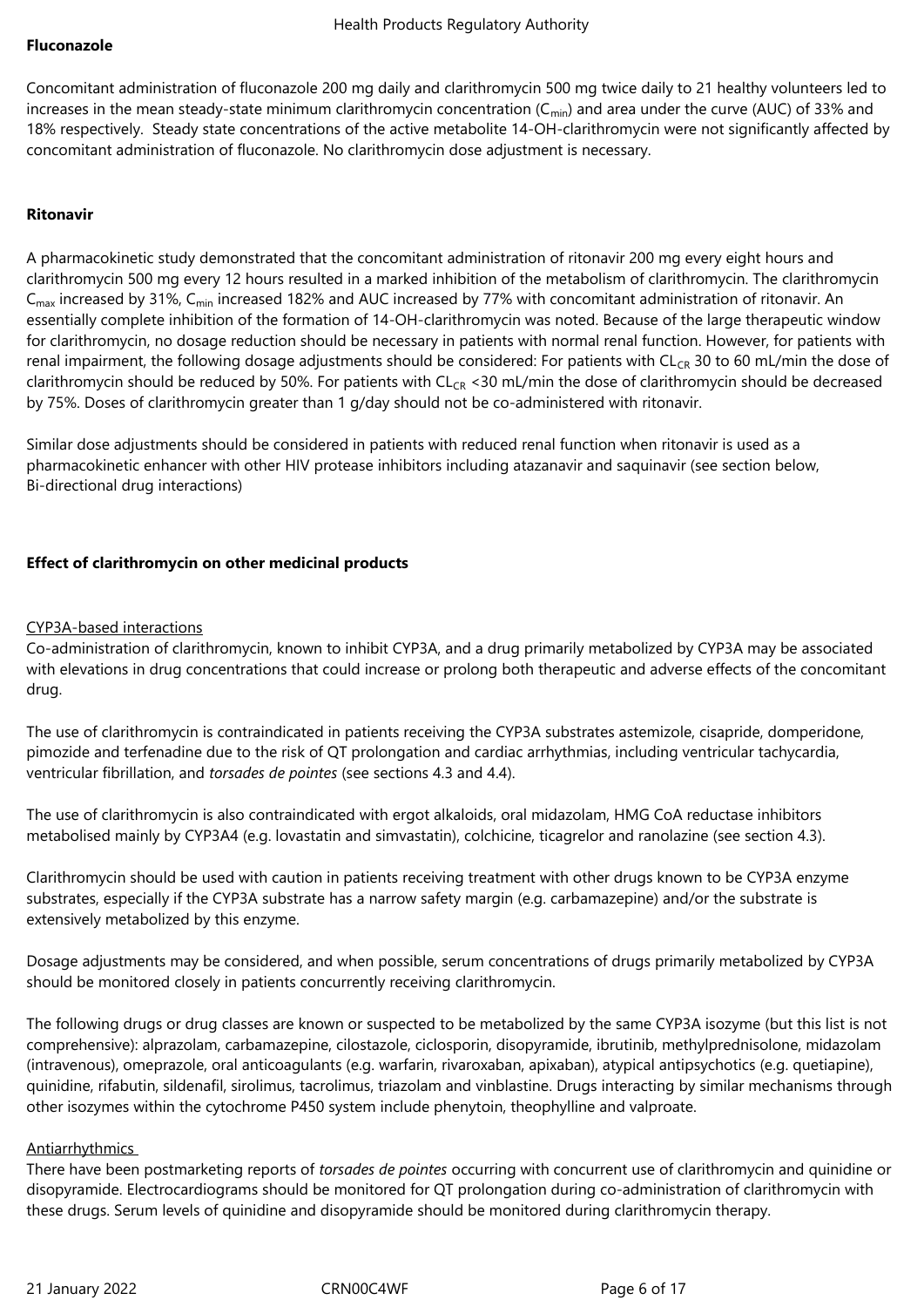There have been post marketing reports of hypoglycemia with the concomitant administration of clarithromycin and disopyramide. Therefore blood glucose levels should be monitored during concomitant administration of clarithromycin and disopyramide.

# Oral hypoglycemic agents and/or Insulin

With certain hypoglycemic drugs such as nateglinide and repaglinide, inhibition of CYP3A enzyme by clarithromycin may be involved and could cause hypolgycaemia when used concomitantly. Careful monitoring of glucose is recommended.

## Omeprazole

Clarithromycin (500 mg every 8 hours) was given in combination with omeprazole (40 mg daily) to healthy adult subjects. The steady-state plasma concentrations of omeprazole were increased ( $C_{\text{max}}$ , AU $C_{0-24}$ , and  $t_{1/2}$  increased by 30%, 89%, and 34%, respectively), by the concomitant administration of clarithromycin. The mean 24-hour gastric pH value was 5.2 when omeprazole was administered alone and 5.7 when omeprazole was co-administered with clarithromycin.

#### Sildenafil, tadalafil, and vardenafil

Each of these phosphodiesterase inhibitors is metabolized, at least in part, by CYP3A, and CYP3A may be inhibited by concomitantly administered clarithromycin. Co-administration of clarithromycin with sildenafil, tadalafil or vardenafil would likely result in increased phosphodiesterase inhibitor exposure. Reduction of sildenafil, tadalafil and vardenafil dosages should be considered when these drugs are co-administered with clarithromycin.

# Theophylline, carbamazepine

Results of clinical studies indicate that there was a modest but statistically significant (p≤0.05) increase of circulating theophylline or carbamazepine levels when either of these drugs were administered concomitantly with clarithromycin. Dose reduction may need to be considered.

#### **Tolterodine**

The primary route of metabolism for tolterodine is via the 2D6 isoform of cytochrome P450 (CYP2D6). However, in a subset of the population devoid of CYP2D6, the identified pathway of metabolism is via CYP3A. In this population subset, inhibition of CYP3A results in significantly higher serum concentrations of tolterodine. A reduction in tolterodine dosage may be necessary in the presence of CYP3A inhibitors, such as clarithromycin in the CYP2D6 poor metabolizer population.

#### Triazolobenzodiazepines (e.g. alprazolam, midazolam, triazolam)

When midazolam was co-administered with clarithromycin tablets (500 mgtwice daily), midazolam AUC was increased 2.7-fold after intravenous administration of midazolam If intravenous midazolam is co-administered with clarithromycin, the patient must be closely monitored to allow dose adjustment. Drug delivery of midazolam via oromucosal route, which could bypass pre-systemic elimination of the drug, will likely result in a similar interaction to that observed after intravenous midazolam rather than oral administration. The same precautions should also apply to other benzodiazepines that are metabolized by CYP3A, including triazolam and alprazolam. For benzodiazepines which are not dependent on CYP3A for their elimination (temazepam, nitrazepam, lorazepam), a clinically important interaction with clarithromycin is unlikely.

There have been post-marketing reports of drug interactions and central nervous system (CNS) effects (e.g. somnolence and confusion) with the concomitant use of clarithromycin and triazolam. Monitoring the patient for increased CNS pharmacological effects is suggested.

# Direct acting oral anticoagulants (DOACs)

The DOAC dabigatran is a substrate for the efflux transporter P-gp. Rivaroxaban and apixaban are metabolised via CYP3A4 and are also substrates for P-gp. Caution should be exercised when clarithromycin is co-administered with these agents particularly to patients at high risk of bleeding (see section 4.4).

#### **Other drug interactions**

**Colchicine** 

21 January 2022 **CRN00C4WF** Page 7 of 17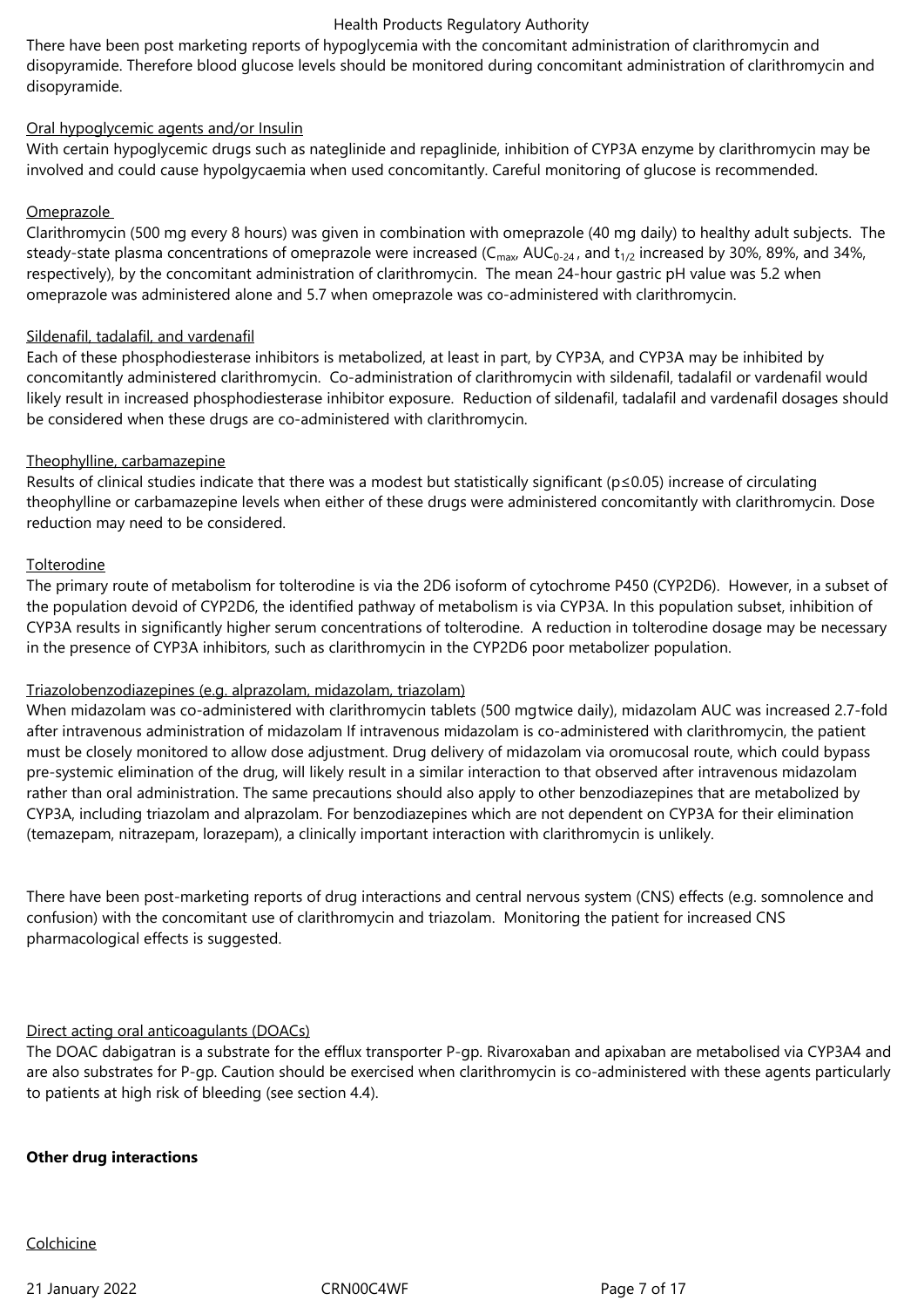Colchicine is a substrate for both CYP3A and the efflux transporter, P-glycoprotein (P-gp). Clarithromycin and other macrolides are known to inhibit CYP3A and P-gp. When clarithromycin and colchicine are administered together, inhibition of P-gp and/or CYP3A by clarithromycin may lead to increased exposure to colchicine (see section 4.3 and 4.4).

## Digoxin

**Digoxin is thought to be a substrate for the efflux transporter, P-glycoprotein (P-gp). Clarithromycin is known to inhibit P-gp. When clarithromycin and digoxin are administered together, inhibition of P-gp by clarithromycin may lead to increased exposure to digoxin. Elevated digoxin serum concentrations in patients receiving clarithromycin and digoxin concomitantly have also been reported in post marketing surveillance. Some patients have shown clinical signs consistent with digoxin toxicity, including potentially fatal arrhythmias. Serum digoxin concentrations should be carefully monitored while patients are receiving digoxin and clarithromycin simultaneously.** 

#### Zidovudine

Simultaneous oral administration of clarithromycin tablets and zidovudine to HIV infected adult patients may result in decreased steady-state zidovudine concentrations.

Because clarithromycin appearsto interfere with the absorption of simultaneously administered oral zidovudine, this interaction can be largely avoided by staggering the doses of clarithromycin and zidovudine to allow for a 4-hour interval between each medication. This interaction does not appear to occur in paediatric HIV-infected patients taking clarithromycin suspension with zidovudine or dideoxyinosine. This interaction is unlikely when clarithromycin is administered via intravenous infusion.

#### Phenytoin and Valproate

There have been spontaneous or published reports of interactions of CYP3A inhibitors, including clarithromycin with drugs not thought to be metabolized by CYP3A (e.g. phenytoin and valproate). Serum level determinations are recommended for these drugs when administered concomitantly with clarithromycin. Increased serum levels have been reported

#### **Interactions between clarithromycin and other drugs**

#### **Atazanavir**

**Both clarithromycin and atazanavir are substrates and inhibitors of CYP3A, and there is evidence of a bi-directional drug interaction. Co-administration of clarithromycin (500 mg twice daily) with atazanavir (400 mg once daily) resulted in a 2-fold increase in exposure to clarithromycin and a 70% decrease in exposure to 14-OH-clarithromycin, with a 28% increase in the AUC of atazanavir. Because of the large therapeutic window for clarithromycin, no dosage reduction should be necessary in patients with normal renal function. For patients with moderate renal function (creatinine clearance 30 to 60 mL/min), the dose of clarithromycin should be decreased by 50%. For patients with creatinine clearance <30 mL/min, the dose of clarithromycin should be decreased by 75% using an appropriate clarithromycin formulation. Doses of clarithromycin greater than 1000 mg per day should not be co-administered with protease inhibitors.**

#### Calcium Channel Blockers

Caution is advised regarding the concomitant administration of clarithromycin and calcium channel blockers metabolized by CYP3A4 (e.g., verapamil, amlodipine, diltiazem) due to the risk of hypotension. Plasma concentrations of clarithromycin as well as calcium channel blockers may increase due to the interaction. Hypotension, bradyarrhythmias and lactic acidosis have been observed in patients taking clarithromycin and verapamil concomitantly.

#### Itraconazole

Both clarithromycin and itraconazole are substrates and inhibitors of CYP3A, leading to a bidirectional drug interaction. Clarithromycin may increase the plasma levels of itraconazole, while itraconazole may increase the plasma levels of clarithromycin. Patients taking itraconazole and clarithromycin concomitantly should be monitored closely for signs or symptoms of increased or prolonged pharmacologic effect.

#### **Saquinavir**

Both clarithromycin and saquinavir are substrates and inhibitors of CYP3A, and there is evidence of a bi-directional drug interaction. Concomitant administration of clarithromycin (500 mg twice daily) and saquinavir (soft gelatin capsules, 1200 mg three times daily) to 12 healthy volunteers resulted in steady-state AUC and  $C_{max}$  values of saquinavir which were 177% and 187% higher than those seen with saquinavir alone. Clarithromycin AUC and C<sub>max</sub> values were approximately 40% higher than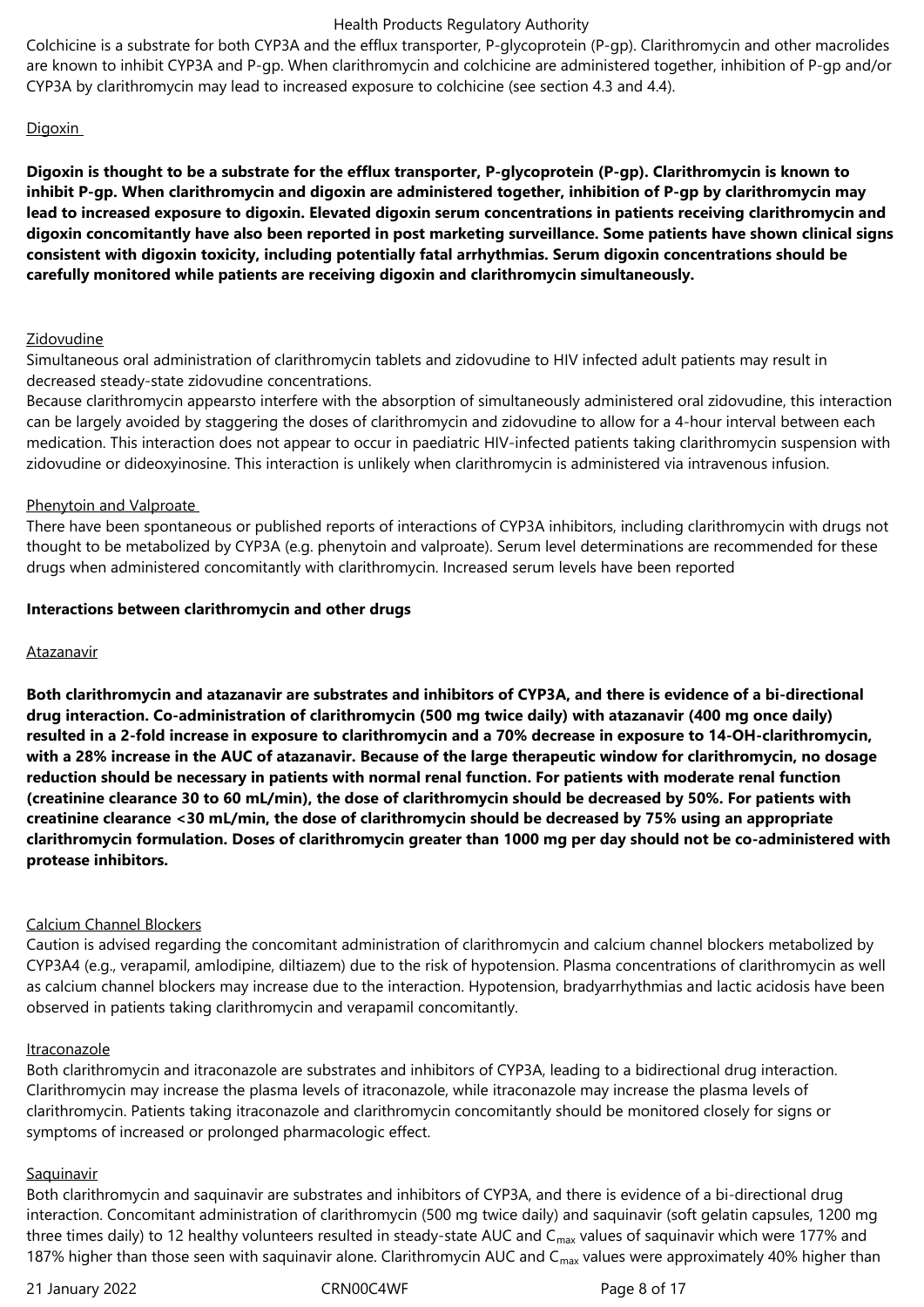those seen with clarithromycin alone. No dose adjustment is required when the two drugs are co-administered for a limited time at the doses/formulations studied. Observations from drug interaction studies using the soft gelatin capsule formulation may not be representative of the effects seen using the saquinavir hard gelatin capsule. Observations from drug interaction studies performed with saquinavir alone may not be representative of the effects seen with saquinavir/ritonavir therapy. When saquinavir is co-administered with ritonavir, consideration should be given to the potential effects of ritonavir on clarithromycin. (see above - Ritonavir).

# **4.6 Fertility, pregnancy and lactation**

# Pregnancy:

The safety of clarithromycin for use during pregnancy has not been established. Some observational studies evaluating exposure to clarithromycin during the first and second trimester have reported an increased risk of miscarriage compared to no antibiotic use or other antibiotic use during the same period. The available epidemiological studies on the risk of major congenital malformations with use of macrolides including clarithromycin during pregnancy provide conflicting results. Therefore, use during pregnancy is not advised without carefully weighing the benefits against risks.

# Breast-feeding

The safety of clarithromycin use during breast-feeding of infants has not been established. Clarithromycin is excreted into human breast milk in small amounts. It has been estimated that an exclusively breastfed infant would receive about 1.7% of the maternal weight-adjusted dose of clarithromycin.

# Fertility

In fertility studies in rats, no adverse effects have been demonstrated (see section 5.3).

# **4.7 Effects on ability to drive and use machines**

There are no data available on the effect of clarithromycin on the ability to drive or use machines. The potential for dizziness, vertigo, confusion and disorientation, which may occur with the medication, should be taken into account before patients drive or use machines.

# **4.8 Undesirable effects**

The most frequent and common adverse reactions related to clarithromycin therapy for both adult and pediatric populations are abdominal pain, diarrhoea, nausea, vomiting and taste perversion. These adverse reactions are usually mild in intensity and are consistent with the known safety profile of macrolide antibiotics.

There was no significant difference in the incidence of these gastrointestinal adverse reactions during clinical trials between the patient population with or without preexisting mycobacterial infections.

The following table displays adverse reactions reported in clinical trials and from post-marketing experience with clarithromycin immediate-release tablets, granules for oral suspension, powder for solution for injection, and modified-release tablets.

The reactions considered at least possibly related to clarithromycin are displayed by system organ class and frequency using the following convention: very common ( $\geq 1/10$ ), common ( $\geq 1/100$  to < 1/10), uncommon ( $\geq 1/1,000$  to < 1/100) and not known (adverse reactions from post-marketing experience; frequency cannot be estimated from the available data). Within each frequency grouping, adverse reactions are presented in order of decreasing seriousness when the seriousness could be assessed.

| System Organ<br>Class          | Very common<br>(21/10) | Common<br>$≥ 1/100$ to <<br>1/10 | Uncommon<br>$≥1/1,000$ to < 1/100                                                                                   | Not Known*<br>(cannot be estimated from the available<br>data) |
|--------------------------------|------------------------|----------------------------------|---------------------------------------------------------------------------------------------------------------------|----------------------------------------------------------------|
| Infections and<br>infestations |                        |                                  | Cellulitis <sup>1</sup> ,<br>candidiasis,<br>gastroenteritis<br>$2$ , infection <sup>3</sup> , vaginal<br>infection | Pseudomembranous colitis, erysipelas                           |
| Blood and                      |                        |                                  | Leukopenia,                                                                                                         | Agranulocytosis, thrombocytopenia                              |
| 21 January 2022                |                        | CRN00C4WF                        |                                                                                                                     | Page 9 of 17                                                   |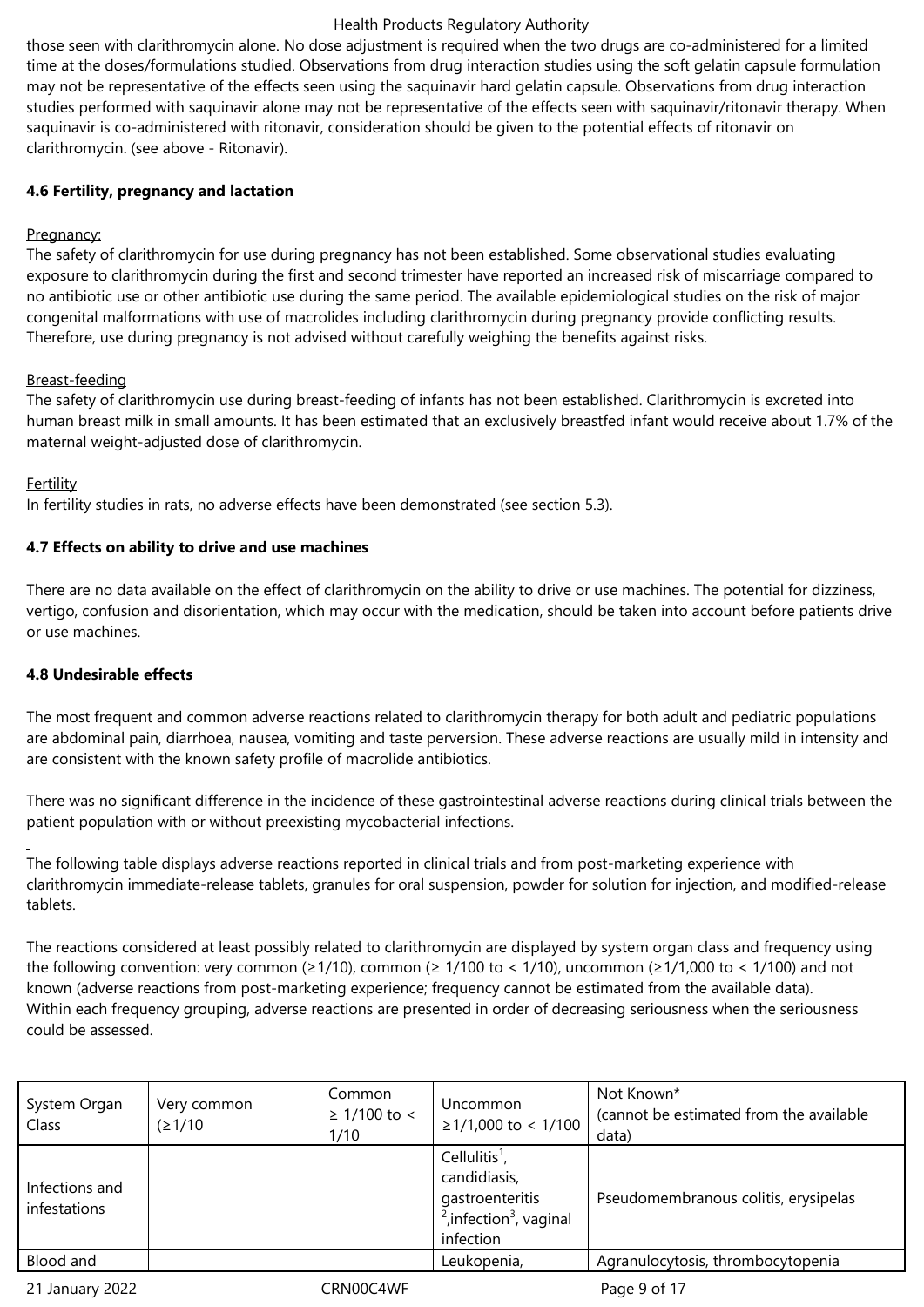| lymphatic<br>system                                     |                                                                                     | neutropenia <sup>4</sup> ,<br>thrombocythemia <sup>3</sup> ,<br>eosinophilia <sup>4</sup>                                                                                                                                                               |                                                                                                                                                                              |
|---------------------------------------------------------|-------------------------------------------------------------------------------------|---------------------------------------------------------------------------------------------------------------------------------------------------------------------------------------------------------------------------------------------------------|------------------------------------------------------------------------------------------------------------------------------------------------------------------------------|
| Immune system<br>disorders <sup>5</sup>                 |                                                                                     | Anaphylactoid<br>reaction <sup>1</sup> ,<br>hypersensitivity                                                                                                                                                                                            | Anaphylactic reaction, angioedema                                                                                                                                            |
| Metabolism and<br>nutrition<br>disorders                |                                                                                     | Anorexia, decreased<br>appetite                                                                                                                                                                                                                         |                                                                                                                                                                              |
| Psychiatric<br>disorders                                | Insomnia                                                                            | Anxiety,<br>nervousness <sup>3</sup>                                                                                                                                                                                                                    | Psychotic disorder, confusional state,<br>depersonalisation, depression,<br>disorientation, hallucination, abnormal<br>dreams, mania                                         |
| Nervous system<br>disorders                             | Dysgeusia,<br>headache,                                                             | Loss of<br>consciousness <sup>1</sup> ,<br>dyskinesia <sup>1</sup> ,<br>dizziness,<br>somnolence, tremor                                                                                                                                                | Convulsion, ageusia, parosmia, anosmia,<br>paraesthesia                                                                                                                      |
| Ear and<br>labyrinth<br>disorders                       |                                                                                     | Vertigo, hearing<br>impaired, tinnitus                                                                                                                                                                                                                  | Deafness                                                                                                                                                                     |
| Cardiac<br>disorders                                    |                                                                                     | Cardiac arrest <sup>1</sup> ,<br>atrial fibrillation <sup>1</sup> ,<br>electrocardiogram<br>QT prolonged,<br>extrasystoles <sup>1</sup> ,<br>palpitations                                                                                               | Torsade de pointes, ventricular tachycardia<br>ventricular fibrillation                                                                                                      |
| Vascular<br>disorders                                   | Vasodilation <sup>1</sup>                                                           |                                                                                                                                                                                                                                                         | Hemorrhage                                                                                                                                                                   |
| Respiratory,<br>thoracic and<br>mediastinal<br>disorder |                                                                                     | Asthma <sup>1</sup> , epistaxis <sup>2</sup> ,<br>pulmonary<br>embolism <sup>1</sup>                                                                                                                                                                    |                                                                                                                                                                              |
| Gastrointestinal<br>disorders                           | Diarrhoea <sup>9</sup> ,<br>vomiting,<br>dyspepsia,<br>nausea,<br>abdominal<br>pain | Oesophagitis <sup>1</sup> ,<br>gastrooesophageal<br>reflux disease <sup>2</sup> ,<br>gastritis, proctalgia <sup>2</sup> ,<br>stomatitis, glossitis,<br>abdominal<br>distension <sup>4</sup> ,<br>constipation, dry<br>mouth, eructation,<br>flatulence, | Pancreatitis acute, tongue discolouration,<br>tooth discoloration                                                                                                            |
| Hepatobiliary<br>disorders                              | Liver function<br>test abnormal                                                     | Cholestasis $4$ ,<br>hepatitis <sup>4</sup> , alanine<br>aminotransferase<br>increased, aspartate<br>aminotransferase<br>increased,<br>gamma-glutamyltra<br>nsferase increased <sup>4</sup>                                                             | Hepatic failure, jaundice hepatocellular                                                                                                                                     |
| Skin and<br>subcutaneous<br>tissue disorders            | Rash,<br>hyperhidrosis                                                              | Dermatitis bullous <sup>1</sup> ,<br>pruritus, urticaria,<br>rash<br>maculo-papular <sup>3</sup>                                                                                                                                                        | Stevens-Johnson syndrome, toxic<br>epidermal necrolysis, drug rash with<br>eosinophilia and systemic symptoms<br>(DRESS), acne,<br>Severe cutaneous adverse reactions (SCAR) |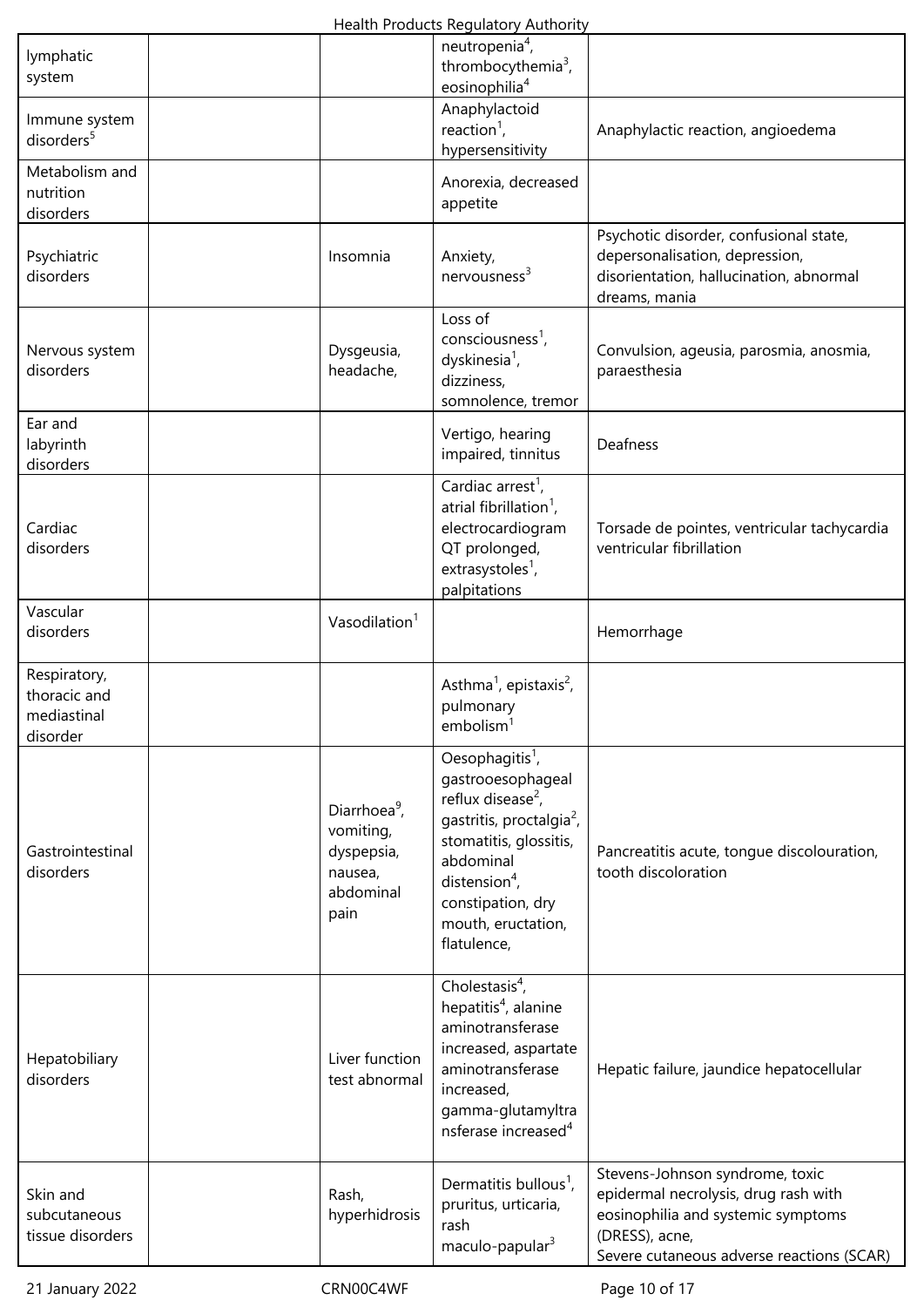| Musculoskeletal<br>and connective<br>tissue disorders         |                                       |                                                                                    | Muscle spasms <sup>3</sup> ,<br>musculoskeletal<br>stiffness <sup>1</sup> , myalgia <sup>2</sup>                                                                  | Rhabdomyolysis <sup>2,**</sup> , myopathy                                                        |
|---------------------------------------------------------------|---------------------------------------|------------------------------------------------------------------------------------|-------------------------------------------------------------------------------------------------------------------------------------------------------------------|--------------------------------------------------------------------------------------------------|
| Renal and<br>urinary<br>disorders                             |                                       |                                                                                    | <b>Blood creatinine</b><br>increased <sup>1</sup> , blood<br>urea increased <sup>1</sup>                                                                          | Renal failure, nephritis interstitial                                                            |
| General<br>disorders and<br>administration<br>site conditions | Injection site phlebitis <sup>1</sup> | Injection site<br>$\text{pain}^1$ ,<br>injection site<br>inflammation <sup>1</sup> | Malaise <sup>4</sup> , pyrexia <sup>3</sup> ,<br>asthenia, chest<br>pain <sup>4</sup> , chills <sup>4</sup> ,<br>fatigue <sup>4</sup>                             |                                                                                                  |
| Investigations                                                |                                       |                                                                                    | Albumin globulin<br>ratio abnormal <sup>1</sup> ,<br>blood alkaline<br>phosphatase<br>increased $4$ ,<br>blood lactate<br>dehydrogenase<br>increased <sup>4</sup> | International normalised ratio increased,<br>prothrombin time prolonged, urine color<br>abnormal |

<sup>1</sup> ADRs reported only for the Powder for Solution for Injection formulation

<sup>2</sup>ADRs reported only for the Modified-Release Tablets formulation

<sup>3</sup> ADRs reported only for the Granules for Oral Suspension formulation

<sup>4</sup>ADRs reported only for the Immediate-Release Tablets formulation

*\* Because these reactions are reported voluntarily from a population of uncertain size, it is not always possible to reliably estimate their frequency or establish a causal relationship to drug exposure. Patient exposure is estimated to be greater than 1billion patient treatment days for clarithromycin.*

*\*\*In some of the reports of rhabdomyolysis, clarithromycin was administered concomitantly with other drugs known to be associated with rhabdomyolysis (such as statins, fibrates, colchicine or allopurinol).*

Frequency, type and severity of adverse reactions in children are expected to be the same as in adults.

#### *Immunocompromised patients*

In AIDS and other immunocompromised patients treated with the higher doses of clarithromycin over long periods of time for mycobacterial infections, it was often difficult to distinguish adverse events possibly associated with clarithromycin administration from underlying signs of Human Immunodeficiency Virus (HIV) disease or intercurrent illness.

In adult patients, the most frequently reported adverse reactions by patients treated with total daily doses of 1000 mg of clarithromycin were: nausea, vomiting, taste perversion, abdominal pain, diarrhoea, rash, flatulence, headache, constipation, hearing disturbance, Serum Glutamic Oxaloacetic Transaminase (SGOT) and Serum Glutamic Pyruvate Transaminase (SGPT) elevations. Additional low-frequency events included dyspnoea, insomnia and dry mouth.

In these immunocompromised patients, evaluations of laboratory values were made by analysing those values outside the seriously abnormal level (i.e. the extreme high or low limit) for the specified test. On the basis of these criteria, about 2% to 3% of those patients who received 1000mg of clarithromycin daily had seriously abnormal elevated levels of SGOT and SGPT, and abnormally low white blood cell and platelet counts. A lower percentage of patients in these two dosage groups also had elevated Blood Urea Nitrogen levels.

#### Reporting of suspected adverse reactions

Reporting suspected adverse reactions after authorisation of the medicinal product is important. It allows continued monitoring of the benefit/risk balance of the medicinal product. Healthcare professionals are asked to report any suspected adverse reactions via HPRA Pharmacovigilance, Earlsfort Terrace, IRL - Dublin 2; Tel: +353 1 6764971; Fax: +353 1 6762517. Website: www.hpra.ie; E-mail: medsafety@hpra.ie.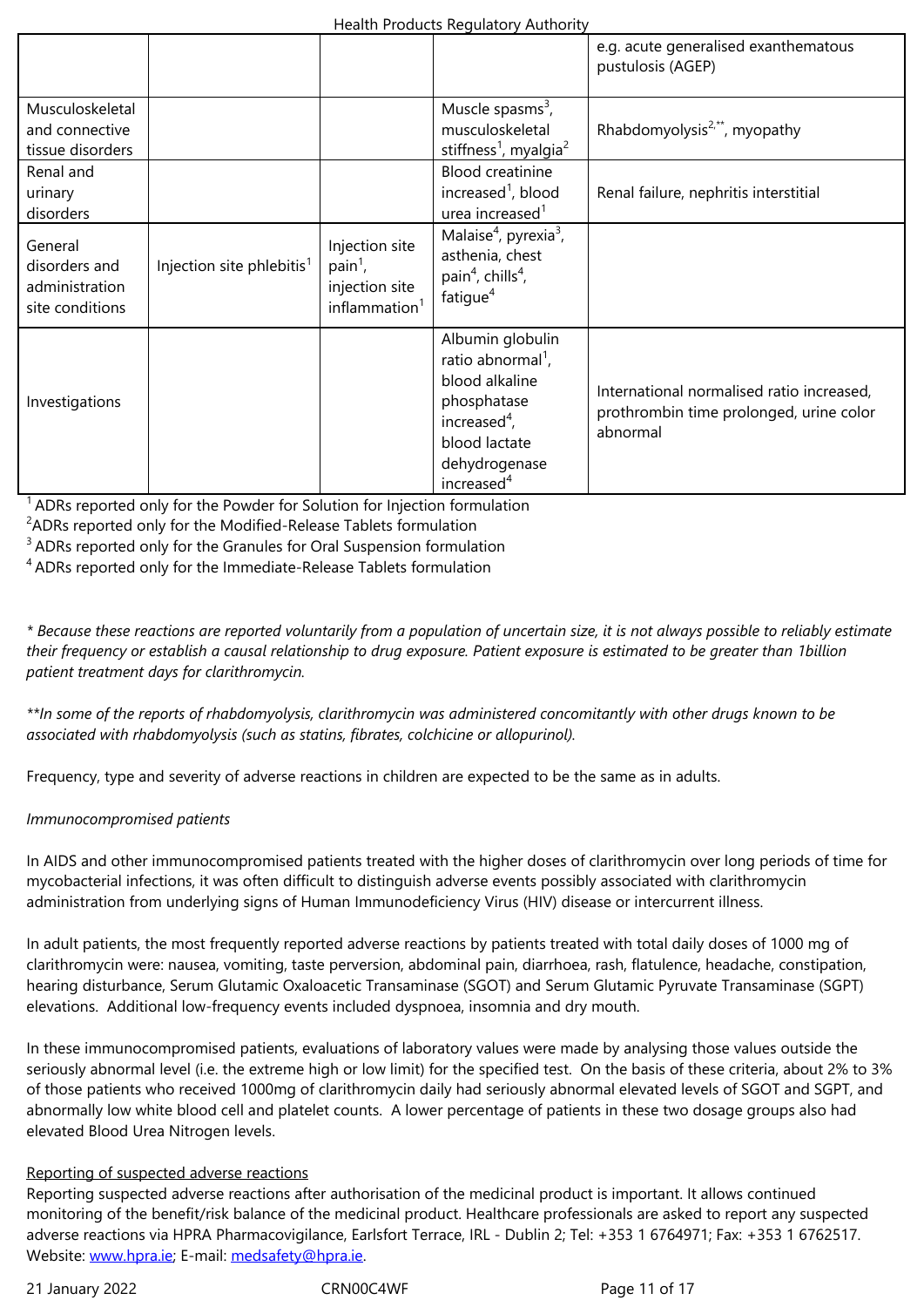## **4.9 Overdose**

#### Symptoms

Reports indicate the ingestion of large amounts of clarithromycin can be expected to produce gastrointestinal symptoms. Symptoms of overdose may largely correspond to the profile of adverse reactions. One patient who had a history of bipolar disorder ingested 8 grams of clarithromycin and showed altered mental status, paranoid behaviour, hypokalemia and hypoxaemia

# Treatment

Adverse reactions accompanying overdosage should be treated by the prompt elimination of unabsorbed drug and supportive measures. As with other macrolides, clarithromycin serum levels are not expected to be appreciably affected by hemodialysis or peritoneal dialysis.

# **5 PHARMACOLOGICAL PROPERTIES**

#### **5.1 Pharmacodynamic properties**

Pharamacotherapeutic group: Antibacterial for systemic use, macrolides ATC Code: J01FA09 Mechanismof action: Clarithromycin is a semi-synthetic derivative of erythromycin A. It exerts its antibacterial action by binding to the 50S ribosomal sub-unit of susceptible bacteria and suppresses protein synthesis

Clarithromycin demonstrates excellent *in vitro* activity against standard strains of clinical isolates. It is highly potent against a wide variety of aerobic and anaerobic gram-positive and gram-negative organisms. The minimum inhibitory concentrations (MICs) of clarithromycin are generally two-fold lower than the MICs of erythromycin.

In vitro studies also indicate very strong activity of clarithromycin on Legionella pneumophila and Mycoplasma pneumoniae. Clarithromycin has a bactericidal effect on Helicobacter pylori, the effect being stronger in an inert environment than in an acidic environment.

Data from in vitro and in vivo studies show that this antibiotic works on clinically relevant microorganisms of the Mycobacterium genus. In in vitro studies, lack of sensitivity to clarithromycin of Enterobacteriaceae and the Pseudomonas genus and other Gram-negative bacilli that did not cause lactose fermentation was demonstrated.

The micro-organisms sensitive to clarithromycin in vitro and in vivo are listed below.

#### **Aerobic Gram-positive Bacteria**

*Staphylococcus aureus,Streptococcus pneumoniae, Streptococcus pyogenes; Listeria monocytogenes.*

#### **Aerobic Gram-negative Bacteria**

*Haemophilus influenzae; Haemophilus parainfluenzae; Moraxella catarrhalis, Neisseria gonorrhoeae; Legionella pneumophila.*

#### **Other microorganisms**

*Mycoplasma pneumoniae, Chlamydia pneumoniae.*

#### **Mycobacteria**

*Mycobacterium leprae, Mycobacterium kansasii, Mycobacterium chelonae, Mycobacterium fortuitum, Mycobacterium avium complex (MAC), which includes Mycobacterium avium and Mycobacterium intracellulare.*

The production of beta-lactamase usually does not affect the activity of clarithromycin.

**Note**. Most methicillin and oxacillin-resistant *Staphylococci* strains are also resistant to clarithromycin.

#### **Micro-aerophilic bacteria**

*Helicobacter pylori.*

21 January 2022 **CRN00C4WF** Page 12 of 17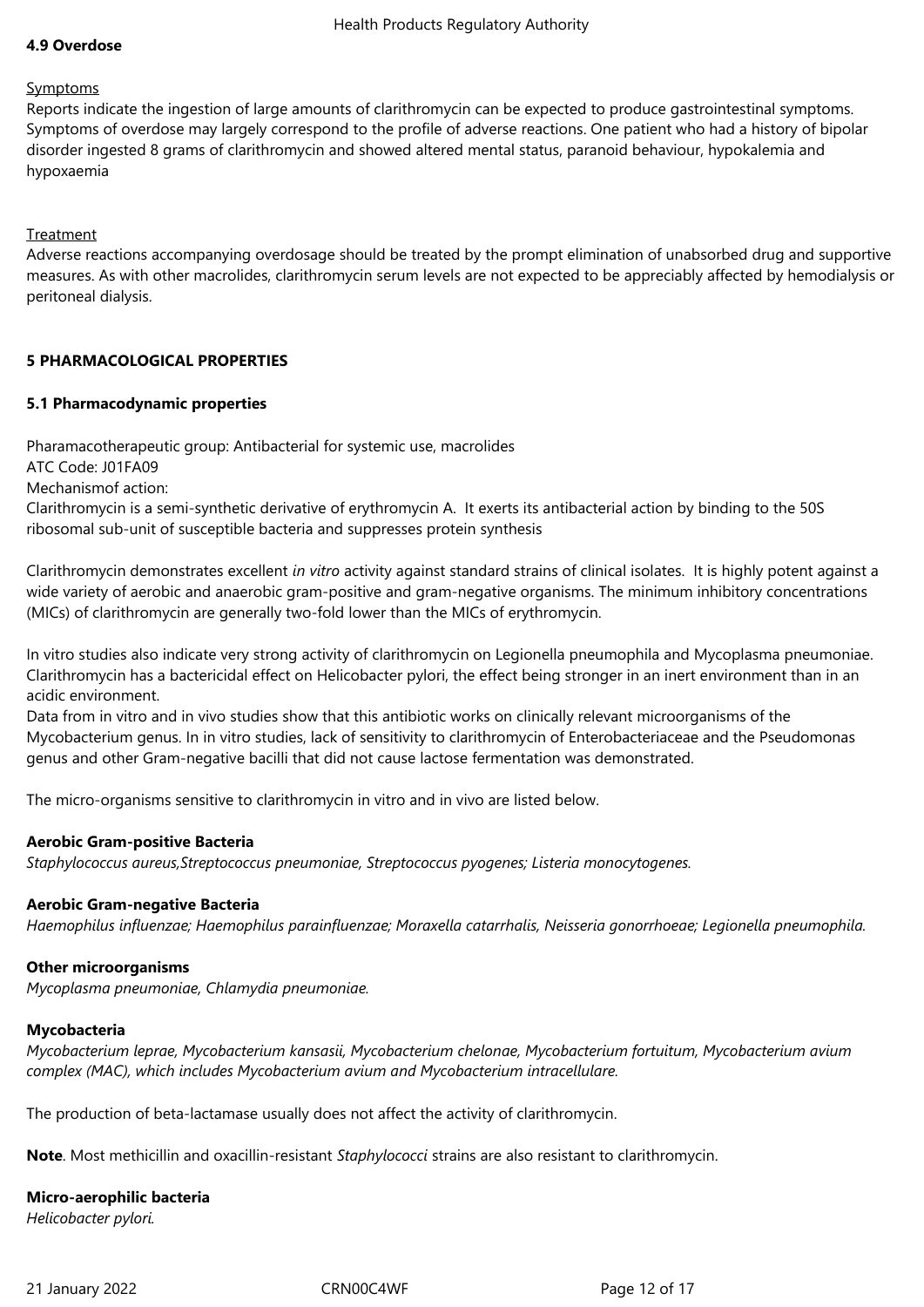Studies have shown that the following microorganisms are sensitive to clarithromycin *in vitro*, but the clinical relevance of these studies has not been confirmed by properly documented clinical trials:

#### **Aerobic Gram-positive Bacteria**

*Streptococcus agalactiae, Streptococcus (*group C, F, G*), Streptococcus viridans.*

# **Aerobic Gram-negative Bacteria**

*Bordetella pertussis, Pasteurella multocida.*

# **Anaerobic Gram-positive bacteria**

*Bacteroides melaninogenicus.*

# **AnaerobicGram-positive Bacteria**

*Borrelia burgdorferi, Treponema pallidum, Campylobacter jejuni.*

The microbiologically active metabolite of clarithromycin in humans is 14-OH-clarithromycin. This metabolite acts on most bacteria with the same strength as the parent compound or up to 2 times less; only on *H. influenzae* works twice as strongly. The parent compound and 14-OH-clarithromycin have an *in vitro* and *in vivo* additive or synergistic activity with *H. influenzae*, depending on the type of strain.

In several experimental animal models of infection, clarithromycin was found to work 2 to 10 times more potent than erythromycin. For example, in mice, clarithromycin was found to be more effective than erythromycin in systemic infection, subcutaneous abscess and respiratory infections caused by *S. pneumoniae, S. aureus, S. pyogenes and H. influenzae.* In guinea pigs infected with *Legionella*, this effect was more pronounced - the clarithromycin at the dose of 1.6 mg / kg / day given by the intraperitoneal route was more effective than erythromycin 50 mg / kg / day.

# *Mechanism of resistance*

Acquired resistance to macrolides in *S. pneumoniae, S. pyogenes and S. aureus* arises mainly through one of two mechanisms (i.e. *erm* and *mef* or *msr*). Binding of the antibacterial drug to the ribosomes prevents the enzyme methylation of the ribosome (*erm*). Alternatively, the mechanism of active transport outside the cell (*mef* or *msr*) can interfere with the antibacterial agent in achieving the goal, which is the ribosome, by pumping the antibacterial agent from the cell. The acquired resistance mechanisms have not been identified in *Moraxella* or *Haemophilus spp*. Mechanisms of resistance to macrolides are equally effective against macrolides with 14 and 15 carbonaceous lactone rings, such as erythromycin, clarithromycin, roxithromycin and azithromycin. Mechanisms of resistance to penicillin and resistance to macrolides are not related.

Attention should be paid to cross-reactive mediators that develop via *erm* between macrolides, such as clarithromycin, and lincosamides, such as lincomycin and clindamycin.

#### **Breakpoints:**

According to the EUCAST (European Committee on Antimicrobial Susceptibility Testing) the following breakpoints have been established for clarithromycin:

| Breakpoints (MIC, mcg/ml)                                                                       |                       |                      |
|-------------------------------------------------------------------------------------------------|-----------------------|----------------------|
| Microorganism                                                                                   | Susceptible (£)       | Resistant (>)        |
| Streptococcus spp.                                                                              | $0.25 \text{ mcg/ml}$ | $0.5 \text{ mcq/ml}$ |
| Staphylococcus spp.                                                                             | l mcg/ml              | 2 mcg/ml             |
| Haemophilus spp.                                                                                | mcg/ml                | 32 mcg/ml            |
| Moraxella catarrhalis                                                                           | $0.25$ mcg/ml         | $0.5 \text{~mcg/ml}$ |
| Clarithromycin is used for the eradication of H. pylori; minimum inhibitory concentration (MIC) |                       |                      |
| $\leq$ 0.25 mcg/ml which has been established as the susceptible breakpoint by the Clinical and |                       |                      |
| Laboratory Standards Institute (CLSI).                                                          |                       |                      |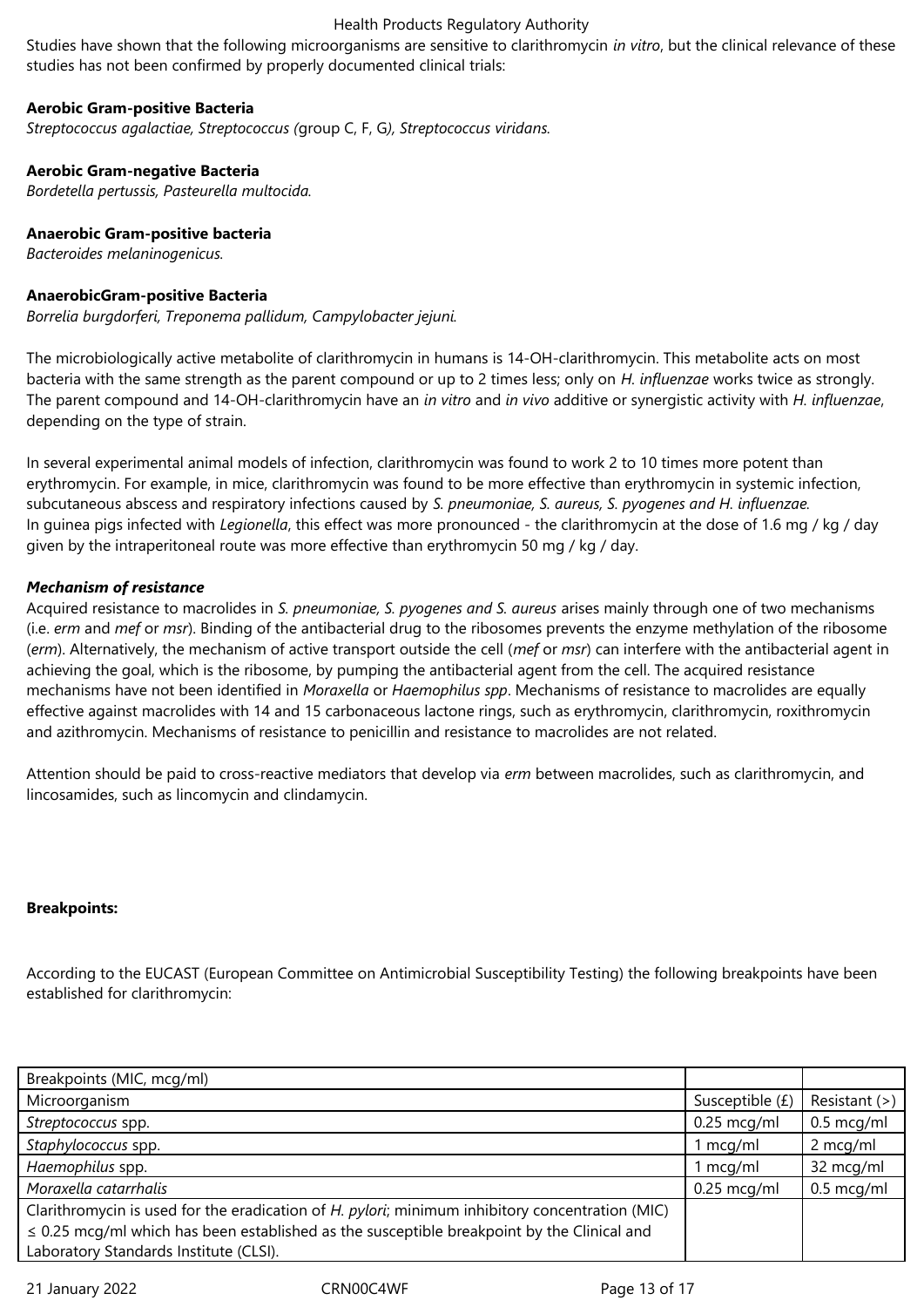The rates of occurrence of acquired resistance of selected species may be different in different geographic regions and at different time periods and it is advisable to obtain information on resistance in a given area, especially when treating severe infections. If necessary, ask the experts whether the presence of resistance in a given region is so high that the usefulness of the drug in at least some types of infections is questionable.

# **5.2 Pharmacokinetic properties**

# *Absorption:*

The pharmacokinetic properties of clarithromycin administered orally have been evaluated in a number of studies conducted on many animal species and in adult humans. These studies have shown that clarithromycin is well and rapidly absorbed from the gastrointestinal tract, and its bioavailability is about 50%. There was no accumulation of the drug or it was small. The consumption of food immediately before the dose administration increases the bioavailability of clarithromycin by an average of 25%, which is of little clinical relevance when used at the recommended dosage. Clarithromycin can therefore be administered with food or on an empty stomach.

# *Distribution, biotransformation, elimination:*

#### *In vitro*

*In vitro*, clarithromycin was shown to bind to human plasma proteins at approximately 70% when its concentration is between 0.45 and 4.5 μg/ml. A reduction in the percentage of antibiotic associated with proteins to 41% was observed when its concentration was 45.0 μg/ml, indicating that all binding sites of the drug are likely to be saturated. However, this occurs only when the concentration of antibiotic is significantly higher than the therapeutic concentration.

# *In vivo*

The results of animal studies showed that the concentration of clarithromycin in all tissues, with the exception of the central nervous system, was several times higher than in the blood concentration. The highest concentrations were usually found in the liver and lungs, where the ratio of drug concentrations in tissue to plasma concentrations ranged from 10 to 20.

# Healthy persons

After an oral dose of 250 mg twice daily, steady-state is achieved after 2-3 days. At steady-state the mean maximum plasma clarithromycin concentration is approximately 1 μg/ml, and the concentration of 14-OH-clarithromycin 0.6 μg/ml. The half-lives of the parent compound and the active metabolite are 3-4 hours and 5-6 hours, respectively. Oral administration of clarithromycin 500 mg twice daily resulted in the maximum steady-state drug and active metabolite ( $C_{\text{max}}$ ) concentrations achieved after the fifth dose. After the fifth and seventh doses, the mean clarithromycin Cmax values were 2.7 and 2.9 μg / ml, respectively, and 14-OH-clarithromycin 0.88 and 0.83 μg/ml. After administration of 500 mg, the half-life of clarithromycin was 4.5-4.8 hours, and 14-hydroxymetabolite was 6.9-8.7 hours. It has been shown that after reaching steady state, increasing the dose does not increase the concentration of 14-OH-clarithromycin, while the half-life of clarithromycin and its metabolite is prolonged. These non-linear changes in the pharmacokinetic parameters of clarithromycin in combination with the formation of 14-hydroxylation and N-demethylation products limitation indicate that the non-linear course of the drug metabolism is more pronounced at high doses.

Clarithromycin is metabolised in the liver. After a single oral administration of 250 mg or 1.2 g of clarithromycin in urine, 37.9% or 46% of the administered dose is excreted, respectively, and 40.2% or 29.1% in faeces.

# **Patients**

Clarithromycin and its metabolite, 14-OH-clarithromycin, penetrate rapidly into tissues and body fluids. Limited data from a small number of patients indicate that clarithromycin does not reach significant concentrations in the cerebrospinal fluid after oral administration. (In patients with normal blood-cerebrospinal fluid barrier, the clarithromycin concentration in the cerebrospinal fluid is only 1 to 2% of the concentration found in the serum). The concentration in tissues is usually several times higher than in serum concentration. Examples of concentrations in tissues and serum are given below.

| <b>CONCENTRATION</b>      |                    |              |
|---------------------------|--------------------|--------------|
| (after 250 mg every 12 h) |                    |              |
| Type of tissue            | Tissue $(\mu g/g)$ | Serum        |
|                           |                    | $(\mu q/ml)$ |
| Palatine tonsil           | 1,6                | 0.8          |
| Lung                      | 8.8                |              |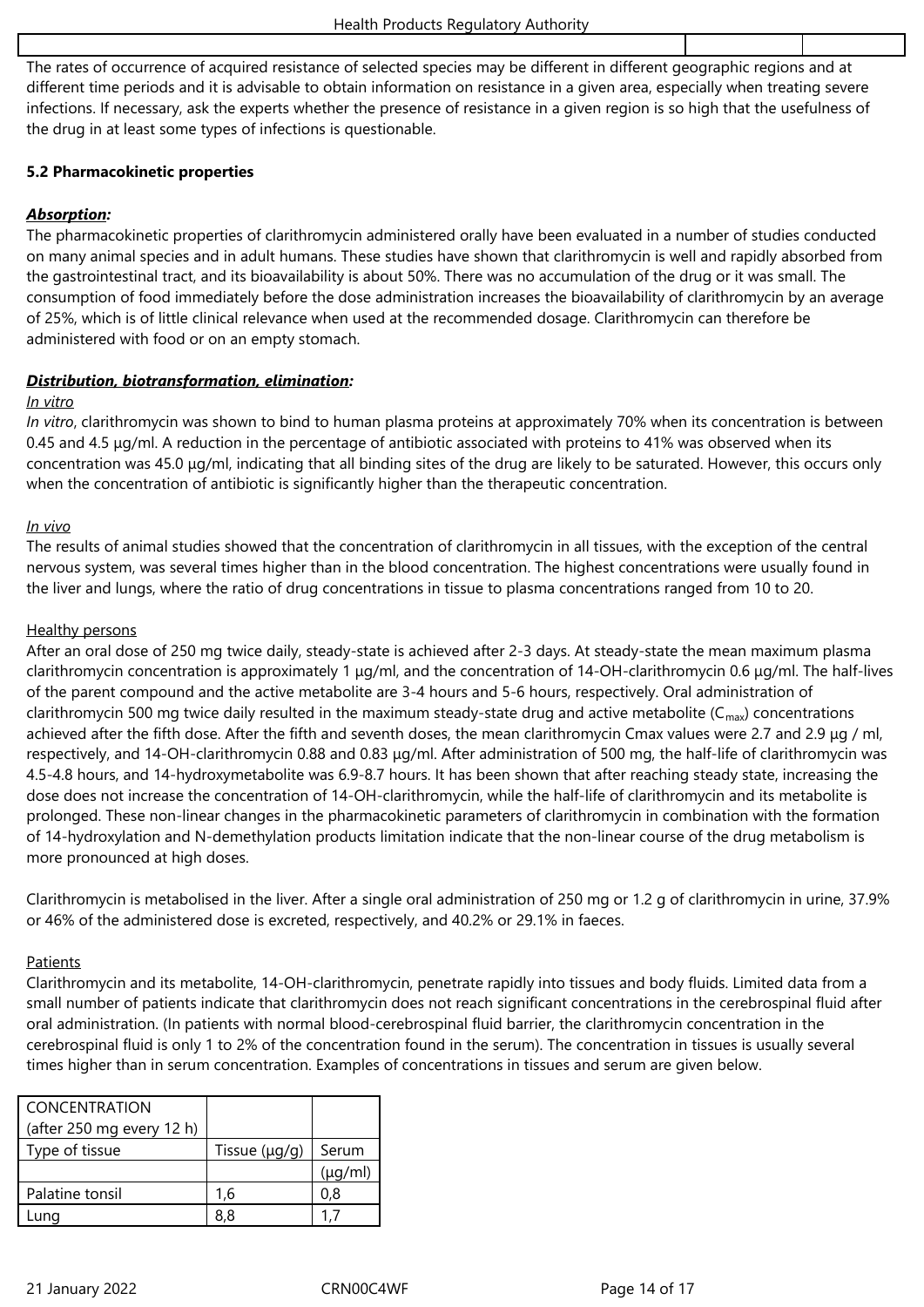#### *Liver failure*

In a trial comparing healthy adults to a group of patients with liver failure, 250 mg of clarithromycin twice daily for two days and a single dose of 250 mg on the third day were administered. There were no significant differences between plasma clarithromycin at steady state and total drug clearance in both groups. In contrast, steady state concentrations of 14-hydroxymetabolite were significantly lower in the group of patients with liver failure. The reduction in the formation of 14-OH-clarithromycin in the liver was partially compensated for by increasing the renal clearance, thanks to which the steady state concentrations of the drug were comparable in patients with liver failure and in healthy subjects. This study shows that there is no need to change the dosage in patients with moderate or severe liver failure, but normal renal function.

# *Renal failure*

The pharmacokinetic parameters of clarithromycin after multiple oral doses of 500 mg to patients with normal renal function and renal failure were compared. In patients with renal failure there was an increase in plasma concentration, half-life,  $C_{\text{max}}$  and C<sub>min</sub>, and AUC of clarithromycin and its 14-hydroxymethabolite. The K<sub>-elim</sub> value and urinary excretion were reduced. The difference between these parameters correlated with the degree of renal failure, i.e. the more severe renal failure, the more significant the difference (see section 4.2).

# *Elderly patients*

A study was conducted to compare the safety and pharmacokinetic profile of clarithromycin after repeated oral administration of doses of 500 mg to healthy elderly men and women and healthy young men. In the elderly group, plasma concentrations of the drug and its metabolite were higher, and the excretion was slower than in the group of young people. There were, however, no differences between the two groups when renal clearance was correlated with creatinine clearance. The research shows that all changes in the metabolism of clarithromycin in the body depend on kidney function, not on age.

#### *Infections caused by Mycobacterium avium*

The concentration of clarithromycin and its metabolite at steady-state in adult patients infected with human immunodeficiency virus (HIV), treated with clarithromycin given every 12 hours at a dose of 500 mg, were similar to those found in healthy subjects. However, the administration of higher doses necessary to treat infections caused by *Mycobacterium avium* causes plasma clarithromycin concentrations to be much greater than those observed after administration of the usual doses. In adult patients infected with HIV receiving 1 gram and 2 grams of clarithromycin per day in two divided doses, steady-state  $C_{\text{max}}$  was 2-4 μg/ml and 5-10 μg/ml, respectively. The elimination half-life was longer after the administration of these higher doses compared to the usual doses in healthy subjects. Elevated plasma concentrations and a longer half-life result from the non-linear course of clarithromycin pharmacokinetics.

# *Combination therapy with omeprazole*

The pharmacokinetics of clarithromycin, given three times daily at a dose of 500 mg and omeprazole 40 mg once a day, were analysed. When clarithromycin was given every 8 hours, the mean steady-state C<sub>max</sub> was around 3.8  $\mu$ g/ml, and C<sub>min</sub> around 1.8 μg/ml. The clarithromycin AUC0-8 value was 22.9 μg\*h/ml.  $T_{max}$  and half-life were 2.1 hours and 5.3 hours, respectively.

In the same study, when clarithromycin was given with omeprazole, it increased the  $AUC_{0-24}$  value and the half-life of omeprazole. The mean omeprazole AUC<sub>0-24</sub> was 89% higher and the mean T<sub>1/2</sub> harmonic value was 34% higher when omeprazole was co-administered with clarithromycin compared to omeprazole only. In contrast, C<sub>max</sub>, C<sub>min</sub> and AUC<sub>0-8</sub> at steady-state were 10%, 27% and 15% higher, respectively, compared to values obtained from the administration of clarithromycin with placebo.

At steady-state, 6 hours after administration, the clarithromycin concentration in the gastric mucosa was approximately 25-fold higher in the clarithromycin and omeprazole group than in the clarithromycin-only group. Six hours after dosing, the average clarithromycin concentration in the gastric tissue was approximately 2-fold higher in the case of clarithromycin with omeprazole than with clarithromycin with placebo.

# **5.3 Preclinical safety data**

# *Acute, subchronic and chronic toxicity studies*

Studies were conducted in mice, rats, dogs and monkeys with clarithromycin administered orally. The duration of administration ranged from a single oral dose to repeated daily oral administration for 6 consecutive months.

In acute mouse and rat studies, 1 rat, but no mice, died following a single gavage of 5 g/kg body weight. The median lethal dose was greater than the highest feasible dose for administration (5g/kg).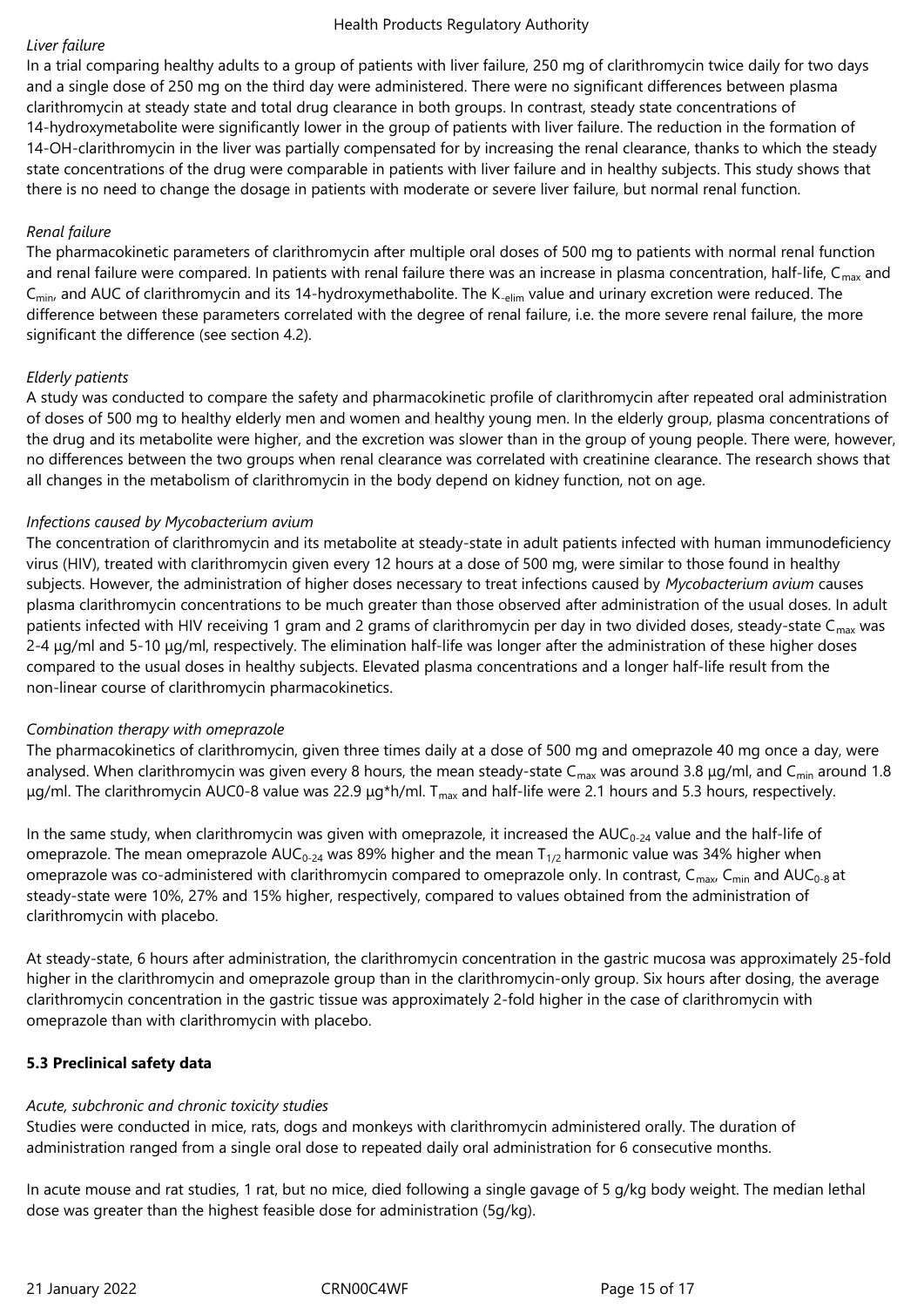No adverse effects were attributed to clarithromycin in primates exposed to 100 mg/kg/day for 14 consecutive days or to 35 mg/kg/day for 1 month. Similarly, no adverse effects were seen in rats exposed to 75 mg/kg/day for 1 month, to 35 mg/kg/day for 3 months, or to 8 mg/kg/day for 6 months. Dogs were more sensitive to clarithromycin, tolerating 50 mg/kg/day for 14 days, 10 mg/kg/day for 1 and 3 months, and 4 mg/kg/day for 6 months without adverse effects.

The major clinical signs at toxic doses in these studies described above included emesis, weakness, reduced food consumption and reduced weight gain, salivation, dehydration, and hyperactivity. Two of 10 monkeys receiving 400 mg/kg/day for 28 days died on treatment day 8. Yellow discoloured faeces were passed on a few isolated occasions by some surviving monkeys. The primary target organ at toxic dosages in all species was the liver. The development of hepatotoxicity in all species was detectable by early elevation of serum concentrations of alkaline phosphatase, alanine and aspartate aminotransferase, gamma-glutamyl transferase, and/or lactic dehydrogenase. Discontinuation of the medicine generally resulted in a return to or toward normal concentrations of these specific parameters.

Additional tissues less commonly affected in the various studies included the stomach, thymus and other lymphoid tissues, and the kidneys. Conjunctival injection and lacrimation, following near therapeutic dosages, occurred in dogs only. At a massive dosage (400 mg/kg/day), some dogs and monkeys developed corneal opacities and/or edema.

# *Fertility, reproduction, mutagenicity and teratogenicity*

Fertility and reproduction studies have shown daily dosages of 150 to 160 mg/kg/day to male and female rats caused no adverse effects on the oestrous cycle, fertility, parturition, and number and viability of offspring. Two teratogenicity studies in both Wistar (po) and Sprague-Dawley (po and i.v) rats, one study in New Zealand White rabbits and one study in cynomolgus monkeys failed to demonstrate any teratogenicity from clarithromycin. Only in one additional study in Sprague-Dawley rats at similar doses and essentially similar conditions did a very low, statistically insignificant incidence (6%) of cardiovascular anomalies occur. These anomalies appeared to be due to spontaneous expression of genetic changes within the colony. Two studies in mice also revealed a variable incidence of cleft palate (3 to 30%) following doses of 70 times the upper range of the usual daily human clinical dose (500 mg b.i.d), suggesting maternal and foetal toxicity but not teratogenicity.

Clarithromycin has been shown to produce embryonic loss in monkeys when administered at approximately 10 times the upper range of the usual daily human dose (500 mg b.i.d), starting at gestation day 20. This effect has been attributed to maternal toxicity of the medicine at very high doses. An additional study in pregnant monkeys at dosages of approximately 2.5 to 5 times the maximal intended daily dosage produced no unique hazard to the conceptus.

A dominant lethal test in mice given 1000 mg/kg/day (approximately 70 times the maximal human daily clinical dose) was clearly negative for any mutagenic activity, and, in a study of rats treated with up to 500 mg/kg/day (approximately 35 times the maximal daily human clinical dose), no evidence of functional impairment of male fertility due to this long-term exposure to these very high doses of clarithromycin was exhibited.

#### *Mutagenicity*

In mutagenic studies (Ames Test) the potential for mutagenicity of clarithromycin at drug cocnetrations of 25 mcg/petri plate or less was not demonstrated. At a concentration of 50 mcg, the drug was toxic for all strains tested.

#### **6 PHARMACEUTICAL PARTICULARS**

#### **6.1 List of excipients**

Microcrystalline cellulose Croscarmellose sodium Povidone Magnesium stearate Talc Colloidal anhydrous silica Stearic acid

Coating Material: Opadry 20H 52875 containing: Hypromellose Hydroxypropylcellulose Propylene glycol Vanillin Titanium dioxide

21 January 2022 **CRN00C4WF** Page 16 of 17